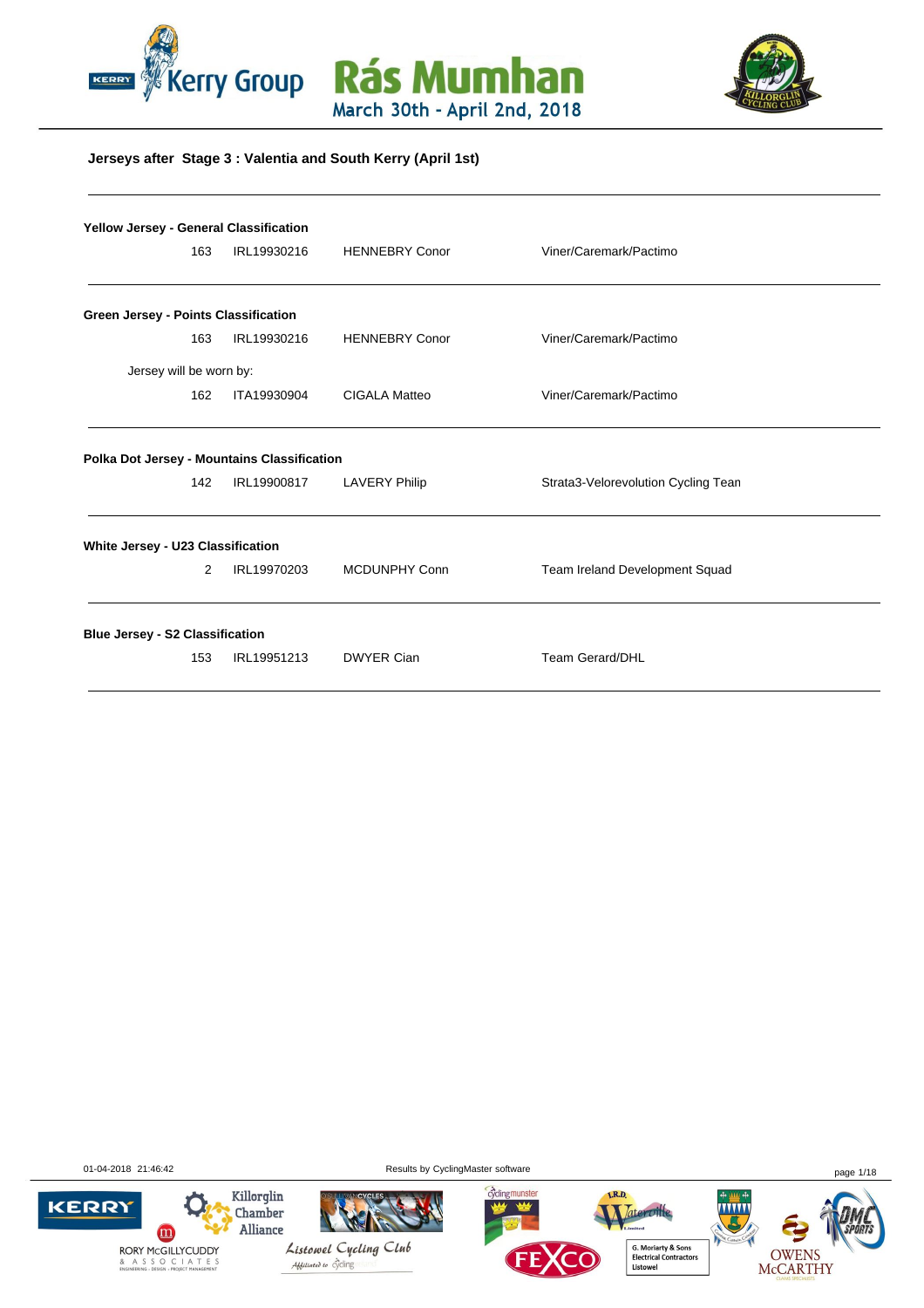



#### **Result Stage 3 : Valentia and South Kerry (April 1st)**

*Distance: 150.5 km Average speed of the winner: 36.993 km/h Number of starters: 159 Riders abandoning the race: 18*

| Pos            | Nr  | <b>UCI Code</b> | Surname, Name               | Team                                   | Cat            | Time    | Gap  | <b>Bonus</b> |
|----------------|-----|-----------------|-----------------------------|----------------------------------------|----------------|---------|------|--------------|
| 1              | 163 | IRL19930216     | <b>HENNEBRY Conor</b>       | Viner/Caremark/Pactimo                 | A <sub>1</sub> | 4:04:06 |      | 5"           |
| $\sqrt{2}$     | 3   | IRL19971107     | <b>TRULOCK Dermot</b>       | Team Ireland Development Squad         | $A+$           | 4:04:06 |      | 3"           |
| 3              | 142 | IRL19900817     | <b>LAVERY Philip</b>        | Strata3-Velorevolution Cycling Team A1 |                | 4:04:06 |      | 1"           |
| 4              | 176 | GBR19940424     | <b>CLARKE Matthew</b>       | Geraghty's-Cora Droma Rúisc            | A <sub>1</sub> | 4:04:06 |      |              |
| $\mathbf 5$    | 2   | IRL19970203     | MCDUNPHY Conn               | Team Ireland Development Squad         | $A+$           | 4:04:06 |      |              |
| 6              | 18  | GBR19960515     | <b>HAYWARD Oliver</b>       | Rhino Velo Race Team                   | A <sub>1</sub> | 4:04:06 |      |              |
| $\overline{7}$ | 37  | NED19971022     | <b>RIJK Dorus de</b>        | <b>West Frisia</b>                     | A1             | 4:04:06 |      |              |
| 8              | 14  | GBR19940304     | <b>ATKINS Toby</b>          | Active Edge Race Team                  | A <sub>1</sub> | 4:04:06 |      |              |
| 9              | 178 | GBR19940109     | JOBBER James                | Geraghty's-Cora Droma Rúisc            | A <sub>1</sub> | 4:04:06 |      |              |
| 10             | 161 | IRL19820407     | <b>LACEY Seán</b>           | Viner/Caremark/Pactimo                 | A <sub>1</sub> | 4:04:06 |      |              |
| 11             | 4   | IRL19980208     | <b>MCCANN Conor</b>         | Team Ireland Development Squad         | A <sub>1</sub> | 4:04:37 | 0:31 |              |
| 12             | 29  | GBR19940104     | <b>LUHRS Alex</b>           | Ribble Pro Cycling                     | A <sub>1</sub> | 4:04:37 | 0:31 |              |
| 13             | 165 | IRL19870311     | <b>MCLAUGHLIN Ronan</b>     | Viner/Caremark/Pactimo                 | A <sub>1</sub> | 4:04:37 | 0:31 |              |
| 14             | 166 | IRL19810214     | <b>MOYNIHAN Cathal</b>      | <b>Tralee Manor West</b>               | A <sub>1</sub> | 4:04:58 | 0:52 |              |
| 15             | 1   | IRL19940308     | MCKENNA Sean                | Team Ireland Development Squad         | $A+$           | 4:05:10 | 1:04 |              |
| 16             | 6   | IRL19960924     | <b>RYAN Fintan</b>          | Leinster                               | A <sub>1</sub> | 4:05:10 | 1:04 |              |
| 17             | 167 | IRL19960317     | DALY Cormac                 | <b>Tralee Manor West</b>               | A <sub>1</sub> | 4:05:10 | 1:04 |              |
| 18             | 96  | IRL19860814     | <b>MAES Richard</b>         |                                        | A <sub>1</sub> | 4:05:10 | 1:04 |              |
|                |     |                 |                             | Killarney Cycling Club                 |                |         |      |              |
| 19             | 22  | GBR19880716     | <b>BOYMAN James</b>         | Surrey League Team                     | A <sub>1</sub> | 4:05:10 | 1:04 |              |
| 20             | 56  | IRL19870210     | O'CONNELL Eoin              | <b>Blarney CC-Blarney Castle</b>       | A <sub>1</sub> | 4:05:10 | 1:04 |              |
| 21             | 16  | GBR19850917     | <b>GARTHWAITE Matthew</b>   | Rhino Velo Race Team                   | A <sub>1</sub> | 4:05:10 | 1:04 |              |
| 22             | 20  | GBR19951109     | <b>FERGUSON Callum</b>      | Rhino Velo Race Team                   | A <sub>1</sub> | 4:05:10 | 1:04 |              |
| 23             | 154 | IRL19971112     | MOORE Sean                  | <b>Team Gerard/DHL</b>                 | A <sub>1</sub> | 4:05:52 | 1:46 |              |
| 24             | 121 | IRL19961003     | <b>BLANCHFIELD Jamie</b>    | Panduit Carrick Wheelers CC            | A <sub>1</sub> | 4:05:59 | 1:53 |              |
| 25             | 99  | IRL19961113     | <b>KISSANE Conor</b>        | Killarney Cycling Club                 | A <sub>1</sub> | 4:06:13 | 2:07 |              |
| 26             | 143 | IRL19890425     | DAVENPORT James             | Strata3-Velorevolution Cycling Team A1 |                | 4:06:33 | 2:27 |              |
| 27             | 31  | GBR19780417     | <b>ELCOCK Paul</b>          | Zero BC                                | A1             | 4:07:01 | 2:55 |              |
| 28             | 5   | IRL19990212     | <b>CORKERY Dillon</b>       | Team Ireland Development Squad         | A <sub>1</sub> | 4:07:46 | 3:40 |              |
| 29             | 153 | IRL19951213     | <b>DWYER Cian</b>           | <b>Team Gerard/DHL</b>                 | A <sub>2</sub> | 4:09:18 | 5:12 |              |
| 30             | 53  | IRL19780401     | <b>CANTY Jeremy</b>         | <b>Bandon CC</b>                       | A <sub>2</sub> | 4:09:18 | 5:12 |              |
| 31             | 81  | IRL19840117     | <b>LONGMORE Craig</b>       | Dublin Blanco                          | A <sub>2</sub> | 4:09:18 | 5:12 |              |
| 32             | 151 | IRL19840213     | O'BRIEN Paidi               | Team Gerard/DHL                        | A <sub>1</sub> | 4:09:18 | 5:12 |              |
| 33             | 145 | IRL19850702     | <b>MURRAY Stephen</b>       | Strata3-Velorevolution Cycling Team A1 |                | 4:09:18 | 5:12 |              |
| 34             | 140 | IRL19740718     | <b>MORIARTY Eugene T</b>    | Sliabh Luachra CC                      | A <sub>1</sub> | 4:09:18 | 5:12 |              |
| 35             | 147 | IRL19810703     | <b>GREALLY Adam</b>         | St Tiernans Cycling Club               | A <sub>1</sub> | 4:09:18 | 5:12 |              |
| 36             | 21  | GBR19750325     | <b>MCNAMARA Chris</b>       | Surrey League Team                     | A <sub>1</sub> | 4:09:18 | 5:12 |              |
| 37             | 125 | IRL19760525     | HODGE John                  | <b>Panduit Carrick Wheelers CC</b>     | A <sub>1</sub> | 4:09:18 | 5:12 |              |
| 38             | 46  | IRL19871208     | <b>CLARKE Patrick</b>       | <b>Ballina CC</b>                      | A <sub>1</sub> | 4:09:18 | 5:12 |              |
| 39             | 40  | NED19890130     | <b>BEEN Wouter</b>          | <b>West Frisia</b>                     | A <sub>1</sub> | 4:09:18 | 5:12 |              |
| 40             | 36  | NED19971201     | <b>GROOT Tim</b>            | <b>West Frisia</b>                     | A <sub>1</sub> | 4:09:27 | 5:21 |              |
| 41             | 34  | GBR19890221     | <b>HARRIS Joe</b>           | Zero BC                                | A <sub>1</sub> | 4:09:55 | 5:49 |              |
| 42             | 116 | IRL19800730     | <b>KENNEDY Paul</b>         | Newcastle West CC                      | A <sub>1</sub> | 4:09:55 | 5:49 |              |
| 43             | 38  | NED19941223     | <b>OTTENBROS Joury</b>      | <b>West Frisia</b>                     | A <sub>1</sub> | 4:12:36 | 8:30 |              |
|                |     |                 |                             |                                        |                |         |      |              |
| 44             | 57  | IRL19840905     | SHEAHAN Colm                | <b>Blarney CC-Blarney Castle</b>       | A1             | 4:12:51 | 8:45 |              |
| 45             | 17  | GBR19940331     | <b>VICKERS Kirk</b>         | Rhino Velo Race Team                   | A1             | 4:12:55 | 8:49 |              |
| 46             | 132 | IRL19800121     | O'FLYNN Ronan               | Scott - Orwell Wheelers                | A1             | 4:13:26 | 9:20 |              |
| 47             | 181 | IRL19810608     | <b>MEANEY Richard</b>       | <b>Westport Covey Wheelers</b>         | A1             | 4:13:36 | 9:30 |              |
| 48             | 68  | IRL19710307     | <b>COYLE Christopher</b>    | Castlebar CC                           | A1             | 4:13:40 | 9:34 |              |
| 49             | 32  | POL19810102     | <b>BIEL Patryk</b>          | Zero BC                                | A <sub>1</sub> | 4:13:40 | 9:34 |              |
| 50             | 47  | IRL19730509     | <b>MCCORMACK Gareth</b>     | <b>Ballina CC</b>                      | A <sub>1</sub> | 4:13:40 | 9:34 |              |
| 51             | 104 | IRL19830920     | <b>NORTON Paul</b>          | Killarney Park Hotel                   | A <sub>1</sub> | 4:13:40 | 9:34 |              |
| 52             | 133 | IRL19900612     | <b>STEVENS Freddie</b>      | Scott - Orwell Wheelers                | A <sub>1</sub> | 4:13:40 | 9:34 |              |
| 53             | 111 | IRL19930906     | <b>CAMPBELL GROGAN Ross</b> | Lucan Cycling Road Club                | A <sub>1</sub> | 4:13:40 | 9:34 |              |
| 54             | 15  | GBR19940915     | <b>BOWERING Thomas</b>      | Active Edge Race Team                  | A <sub>1</sub> | 4:13:44 | 9:38 |              |
| 55             | 155 | IRL19970310     | SUTCLIFFE Cian              | Team Gerard/DHL                        | A <sub>1</sub> | 4:13:44 | 9:38 |              |
| 56             | 171 | IRL19970920     | <b>MURNANE Conor</b>        | <b>UCD Fitz Cycles</b>                 | A <sub>1</sub> | 4:13:44 | 9:38 |              |
|                |     |                 |                             |                                        |                |         |      |              |

cyclingmunster

LR.D.

.<br>Hered



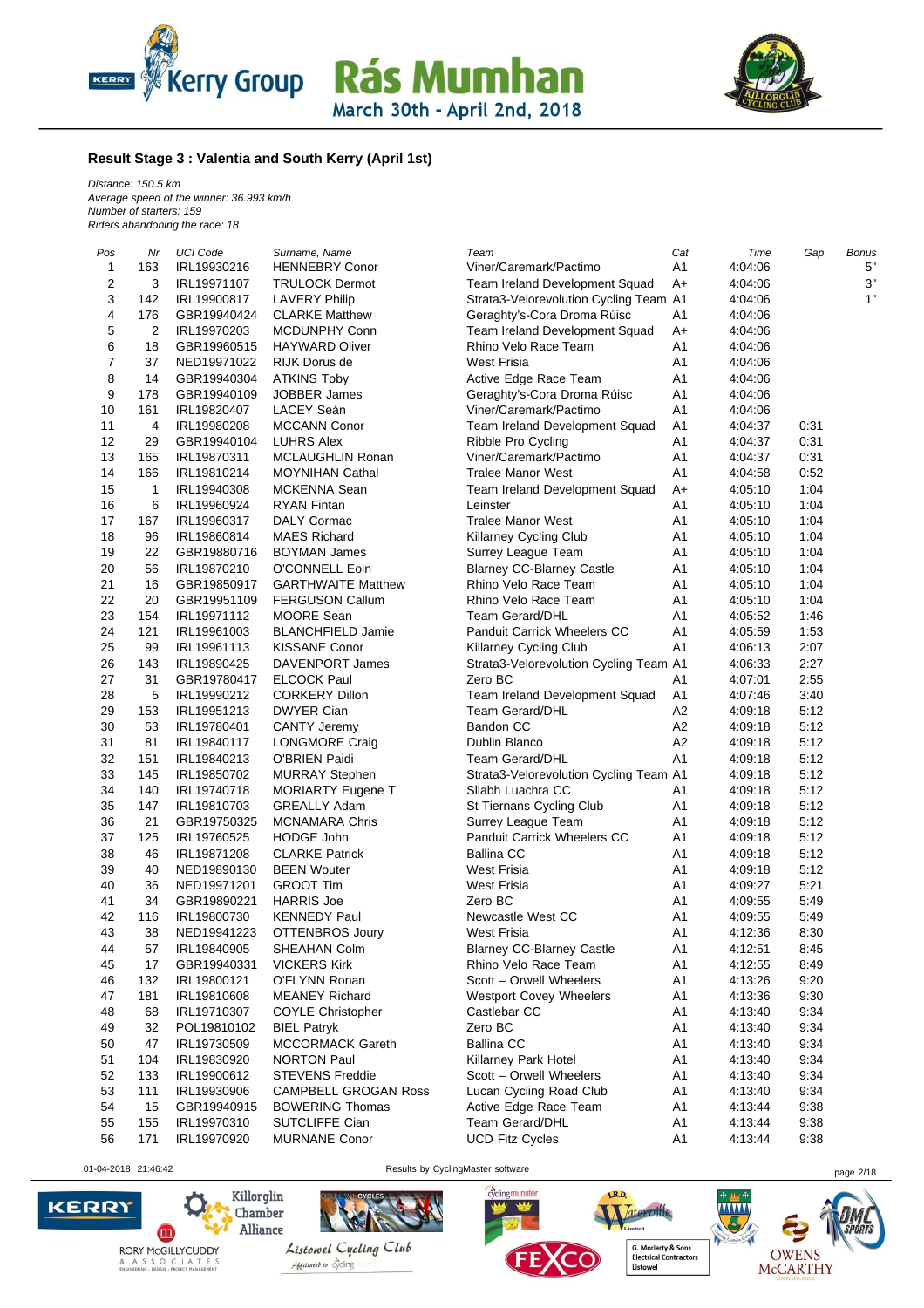



| Pos        | Nr       | <b>UCI Code</b>            | Surname, Name                         | Team                                                          | Cat                  | Time               | Gap            | Bonus  |
|------------|----------|----------------------------|---------------------------------------|---------------------------------------------------------------|----------------------|--------------------|----------------|--------|
| 57         | 70       | IRL19821203                | <b>BRENNAN David</b>                  | Castlebar CC                                                  | A2                   | 4:13:44            | 9:38           |        |
| 58         | 98       | IRL19790523                | <b>BROSNAN John</b>                   | Killarney Cycling Club                                        | A <sub>1</sub>       | 4:13:44            | 9:38           |        |
| 59         | 69       | IRL19960122                | <b>BRODY David</b>                    | Castlebar CC                                                  | A <sub>1</sub>       | 4:13:44            | 9:38           |        |
| 60         | 27       | GBR19940911                | <b>HEWETT David</b>                   | Ribble Pro Cycling                                            | A <sub>1</sub>       | 4:14:16            | 10:10          |        |
| 61         | 26       | GBR19990922                | <b>CORBETT William</b>                | Ribble Pro Cycling                                            | A <sub>1</sub>       | 4:14:16            | 10:10          |        |
| 62         | 25       | GBR19930802                | <b>CARPENTER Lawrence</b>             | Surrey League Team                                            | A <sub>1</sub>       | 4:14:16            | 10:10          |        |
| 63         | 150      | IRL19870830                | <b>REGAN Kieran</b>                   | St Tiernans Cycling Club                                      | A <sub>1</sub>       | 4:14:16            | 10:10          |        |
| 64         | 103      | IRL19860328                | <b>LUCEY Michael</b>                  | Killarney Park Hotel                                          | A <sub>1</sub>       | 4:15:45            | 11:39          |        |
| 65         | 122      | IRL19830823                | <b>KEARNS Daryl</b>                   | Panduit Carrick Wheelers CC                                   | A <sub>1</sub>       | 4:16:20            | 12:14          |        |
| 66         | 183      | IRL19800606                | MCGREEVY James                        | <b>Westport Covey Wheelers</b>                                | A <sub>1</sub>       | 4:17:07            | 13:01          |        |
| 67         | 97       | IRL19870319                | <b>TREACY Marcus</b>                  | Killarney Cycling Club                                        | A <sub>2</sub>       | 4:19:29            | 15:23          |        |
| 68         | 164      | IRL19990119                | <b>SMITH Luke</b>                     | Viner/Caremark/Pactimo                                        | A <sub>1</sub>       | 4:19:33            | 15:27          |        |
| 69         | 23       | GBR19990523                | HILL Joe                              | Surrey League Team                                            | A <sub>1</sub>       | 4:19:33            | 15:27          |        |
| 70         | 39       | NED19900117                | <b>SWEERING Harry</b>                 | West Frisia                                                   | A <sub>1</sub>       | 4:20:46            | 16:40          |        |
| 71         | 12       | GBR19971001                | <b>KIRBY Laurence</b>                 | Active Edge Race Team                                         | A <sub>1</sub>       | 4:21:55            | 17:49          |        |
| 72         | 124      | IRL19850508                | <b>CULLEN Raymond</b>                 | <b>Panduit Carrick Wheelers CC</b>                            | A2                   | 4:22:14            | 18:08          |        |
| 73         | 141      | IRL19780417                | FITZGERALD Michael                    | Strata3-Velorevolution Cycling Team A1                        |                      | 4:22:56            | 18:50          |        |
| 74         | 118      | IRL19941115                | <b>O'BRIEN Aaron</b>                  | Newcastle West CC                                             | A1                   | 4:23:18            | 19:12          |        |
| 75         | 77       | IRL19800530                | <b>FULLER Shane</b>                   | De Ronde Van Cork                                             | A2                   | 4:24:58            | 20:52          |        |
| 76         | 174      | GRE19980714                | <b>KYRIAKIDIS Ioannis</b>             | <b>UCD Fitz Cycles</b>                                        | A <sub>1</sub>       | 4:24:58            | 20:52          |        |
| 77         | 102      | IRL19920418                | <b>RYAN Simon</b>                     | Killarney Park Hotel                                          | A <sub>1</sub>       | 4:25:01            | 20:55          |        |
| 78         | 105      | IRL19821126                | QUIGLEY Mark                          | Killarney Park Hotel                                          | A1                   | 4:25:04            | 20:58          |        |
| 79         | 144      | IRL19740114                | DOYLE Anthony                         | Strata3-Velorevolution Cycling Team A1                        |                      | 4:25:06            | 21:00          |        |
| 80         | 101      | IRL19800420                | COUGHLAN David                        | Killarney Park Hotel                                          | A <sub>1</sub>       | 4:26:21            | 22:15          |        |
| 81         | 35       | GBR19900706                | <b>KENNEALLY Ben</b>                  | Zero BC                                                       | A1                   | 4:26:21            | 22:15          |        |
| 82         | 128      | IRL19981227                | <b>KEARNEY Aaron</b>                  | Planetx/Carnac                                                | A <sub>1</sub>       | 4:26:26            | 22:20          |        |
| 83         | 188      | IRL19921207                | <b>BRESNAN Daniel</b>                 | 010.ie ZeroOneZero                                            | A <sub>1</sub>       | 4:26:37            | 22:31          |        |
| 84         | 126      | IRL19940316                | <b>REA Craig</b>                      | Planetx/Carnac                                                | A <sub>1</sub>       | 4:27:25            | 23:19          |        |
| 85         | 162      | ITA19930904                | CIGALA Matteo                         | Viner/Caremark/Pactimo                                        | A <sub>1</sub>       | 4:27:25            | 23:19          |        |
| 86         | 28       | GBR19920930                | <b>JONES Richard</b>                  | Ribble Pro Cycling                                            | A <sub>1</sub>       | 4:28:22            | 24:16          |        |
| 87         | 76       | IRL19770105                | AHERNE John                           | De Ronde Van Cork                                             | A <sub>1</sub>       | 4:28:22            | 24:16          |        |
| 88         | 137      | IRL19811005                | <b>CLEVERLEY Richard</b>              | Sliabh Luachra CC                                             | A <sub>3</sub>       | 4:30:03            | 25:57          |        |
| 89         | 119      | IRL19790926                | CAHILL John                           | Newcastle West CC                                             | A <sub>3</sub>       | 4:30:03            | 25:57          |        |
| 90         | 170      | IRL19800625                | O'SULLIVAN David                      | <b>Tralee Manor West</b>                                      | A <sub>3</sub>       | 4:30:03            | 25:57          |        |
| 91         | 169      | IRL19830829                | <b>SLATTERY Ciaran</b>                | <b>Tralee Manor West</b>                                      | A <sub>2</sub>       | 4:30:03            | 25:57          |        |
| 92         | 93       | IRL19821001                | <b>ENGLISH Bernard</b>                | Joe Daly Orwell                                               | A <sub>2</sub>       | 4:30:03            | 25:57          |        |
| 93         | 74       | IRL19781217                | <b>BROWNE Mike</b>                    | Collins Cycle Centre Racet Team                               | A <sub>1</sub>       | 4:30:03            | 25:57          |        |
| 94         | 139      | IRL19820912                | O'SULLIVAN John                       | Sliabh Luachra CC                                             | A <sub>3</sub>       | 4:30:03            | 25:57          |        |
| 95         | 30       | GBR19890512                | <b>REES Jack</b>                      | Ribble Pro Cycling                                            | A <sub>1</sub>       | 4:30:03            | 25:57          |        |
| 96         | 59       | IRL19890420                | <b>MCCARTHY Michael</b>               | <b>Blarney CC-Blarney Castle</b>                              | A <sub>1</sub>       | 4:30:03            | 25:57          |        |
| 97         | 48       | IRL19810729                | <b>PIETERSE Elmer</b>                 | <b>Ballina CC</b>                                             | A <sub>1</sub>       | 4:30:03            | 25:57          |        |
| 98         | 84       | IRL19881215                | MCCOLGAN Peter                        | Dublin Blanco                                                 | A3                   | 4:30:03            | 25:57          |        |
| 99         | 63       | IRL19990129                | <b>GREER Jones</b>                    | <b>Blarney Sportful</b>                                       | A3                   | 4:30:03            | 25:57          |        |
| 100        | 41       | IRL19980702                | <b>GRENNELL Andre</b>                 | Arcane Cycling Club                                           | A1                   | 4:30:03            | 25:57          |        |
| 101        | 189      | IRL19850427                | <b>KENNEDY Matthew</b>                | 010.ie ZeroOneZero                                            | A <sub>2</sub>       | 4:30:03            | 25:57          |        |
| 102        | 180      | IRL19870304                | MACAODHA Nigel                        | Geraghty's-Cora Droma Rúisc                                   | A1                   | 4:30:03            | 25:57          | $-10"$ |
| 103        | 156      | IRL19900331                | <b>CAWLEY Alan</b>                    | Team Gerry McVeigh Cars                                       | A1                   | 4:30:03            | 25:57          |        |
| 104        | 148      | IRL19830703                | O'REGAN John                          | St Tiernans Cycling Club                                      | A1                   | 4:30:11            | 26:05          |        |
| 105        | 134      | IRL19880319                | <b>AHERN Eoin</b>                     | Scott - Orwell Wheelers                                       | A1                   | 4:30:48            | 26:42          |        |
| 106        | 10       | IRL19971016                | <b>WHELAN Cillian</b>                 | Leinster                                                      | A <sub>2</sub>       | 4:33:14            | 29:08          |        |
| 107        | 54       | IRL19760401                | <b>BAILEY Dan</b>                     | Bandon CC                                                     | A <sub>2</sub>       | 4:33:23            | 29:17          |        |
| 108        | 72       | IRL19830829                | <b>BRENNAN Edward</b>                 | Collins Cycle Centre Racet Team                               | A1                   | 4:33:56            | 29:50          |        |
| 109        | 75       | IRL19971206                | MESKAUSKAS Arminas                    | Collins Cycle Centre Racet Team<br>De Ronde Van Cork          | A <sub>2</sub>       | 4:34:33            | 30:27          |        |
| 110        | 79       | IRL19820525                | <b>SUTTON Edwin</b>                   |                                                               | A <sub>2</sub>       | 4:35:10            | 31:04          |        |
| 111        | 7        | IRL19840913                | <b>REILLY Christopher</b>             | Leinster                                                      | A1                   | 4:35:32<br>4:37:02 | 31:26          |        |
| 112        | 146      | IRL19830422                | QUINN James                           | St Tiernans Cycling Club                                      | A1                   |                    | 32:56          |        |
| 113        | 113      | IRL19790719                | KILLEEN Ronan                         | Lucan Cycling Road Club                                       | A <sub>1</sub>       | 4:38:26            | 34:20          |        |
| 114        | 177      | GBR19860619                | <b>EWING Michael</b>                  | Geraghty's-Cora Droma Rúisc                                   | A1                   | 4:38:59            | 34:53          |        |
| 115        | 100      | IRL19770228                | <b>CLIFFORD Patrick</b>               | Killarney Cycling Club                                        | A <sub>2</sub>       | 4:38:59            | 34:53          |        |
| 116<br>117 | 73<br>86 | IRL19760407<br>IRL19720730 | COLLINS P J<br><b>GLEESON Vincent</b> | Collins Cycle Centre Racet Team<br>Greenmount Cycling Academy | A1<br>A <sub>2</sub> | 4:38:59<br>4:39:03 | 34:53<br>34:57 |        |
| 118        | 80       | IRL19631118                | MURPHY Aj                             | De Ronde Van Cork                                             | A <sub>3</sub>       | 4:39:03            | 34:57          |        |
|            |          |                            |                                       |                                                               |                      |                    |                |        |

01-04-2018 21:46:42 Results by CyclingMaster software page 3/18





Materville

cyclingmunster

G. Moriarty & Sons<br>Electrical Contractors<br>Listowel

**WWW** 

LR.D.

**Linked** 

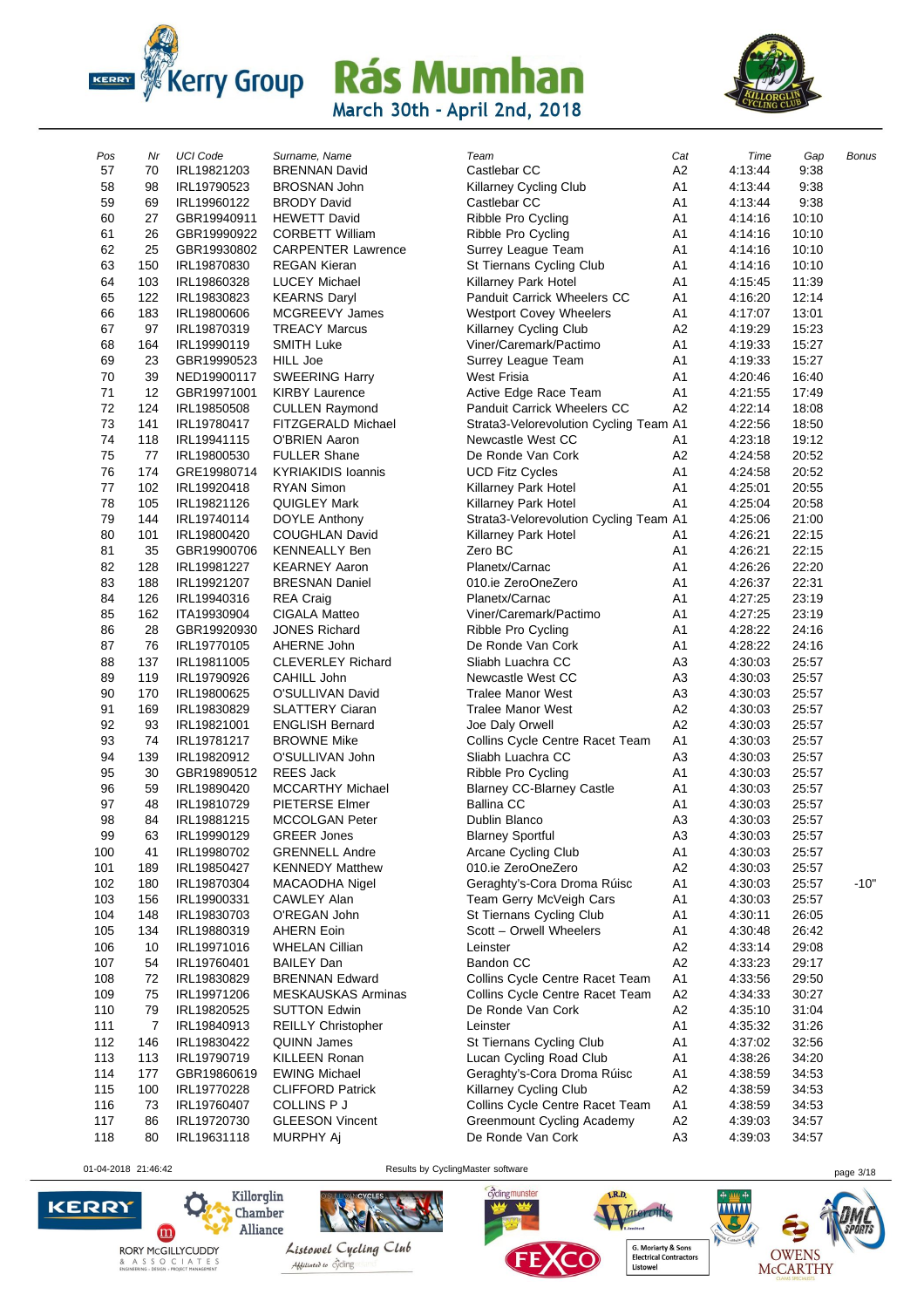



| Pos | Nr  | <b>UCI Code</b> | Surname, Name               | Team                               | Cat            | Time    | Gap        |              |
|-----|-----|-----------------|-----------------------------|------------------------------------|----------------|---------|------------|--------------|
| 119 | 42  | IRL19930104     | <b>ZAIDAN Darragh</b>       | Arcane Cycling Club                | A1             | 4:39:03 | 34:57      | <b>Bonus</b> |
| 120 | 187 | IRL19810925     | <b>ALLISON Darren</b>       | 010.ie ZeroOneZero                 | A <sub>2</sub> | 4:39:03 | 34:57      |              |
| 121 | 129 | IRL19760711     | <b>FOX Keith</b>            | Planetx/Carnac                     | A <sub>1</sub> | 4:39:03 | 34:57      |              |
| 122 | 114 | IRL19860902     | MCGETTIGAN John             | Lucan Cycling Road Club            | A <sub>2</sub> | 4:39:03 | 34:57      |              |
| 123 | 62  | IRL19740317     | <b>LAPIERRE Don</b>         | <b>Blarney Sportful</b>            | A2             | 4:39:03 | 34:57      |              |
| 124 | 94  | IRL19790821     | <b>SCANLON Graham</b>       | Joe Daly Orwell                    | A2             | 4:39:03 | 34:57      |              |
| 125 | 175 | IRL19980402     | <b>LUKE Joel</b>            | <b>UCD Fitz Cycles</b>             | A <sub>3</sub> | 4:39:03 | 34:57      |              |
| 126 | 115 | IRL19790523     | <b>FLYNN Sean</b>           | Lucan Cycling Road Club            | A2             | 4:39:03 | 34:57      |              |
| 127 | 91  | IRL19770508     | <b>GEARY Bryan</b>          | Joe Daly Orwell                    | A1             | 4:39:03 | 34:57      |              |
| 128 | 90  | IRL19860904     | <b>MCCARTHY Kieran</b>      | <b>Greenmount Cycling Academy</b>  | A3             | 4:39:03 | 34:57      |              |
| 129 | 107 | IRL19851112     | <b>QUINN Shane</b>          | Longford Cycling Club              | A1             | 4:39:03 | 34:57      |              |
| 130 | 110 | IRL19980103     | COSGROVE Seán               | Longford Cycling Club              | A2             | 4:39:03 | 34:57      |              |
| 131 | 108 | IRL19871101     | <b>CASSERLY David</b>       | Longford Cycling Club              | A1             | 4:39:10 | 35:04      |              |
| 132 | 49  | IRL19781108     | <b>CREIGHTON Damien</b>     | <b>Ballina CC</b>                  | A2             | 4:39:10 | 35:04      |              |
| 133 | 190 | IRL19730824     | <b>CUMMINS Ken</b>          | 010.ie ZeroOneZero                 | A <sub>3</sub> | 4:39:10 | 35:04      |              |
| 134 | 136 | IRL19820620     | O'NEILL Shane               | Sliabh Luachra CC                  | A <sub>2</sub> | 4:39:10 | 35:04      |              |
| 135 | 64  | IRL19731007     | MULLOWNEY Owen              | <b>Blarney Sportful</b>            | A <sub>3</sub> | 4:39:10 | 35:04      |              |
| 136 | 106 | IRL19820503     | <b>COX Stuart</b>           | Longford Cycling Club              | A <sub>1</sub> | 4:39:10 | 35:04      |              |
| 137 | 92  | IRL19790725     | <b>CONNORS Odhran</b>       | Joe Daly Orwell                    | A1             | 4:39:10 | 35:04      |              |
| 138 | 45  | GER19900118     | <b>SCHMIDT Marcus</b>       | Arcane Cycling Club                | A <sub>3</sub> | 4:42:23 | 38:17      |              |
| 139 | 50  | TUR19770508     | <b>EKIZ Alex Nedim</b>      | <b>Ballina CC</b>                  | A <sub>2</sub> | 4:51:20 | 47:14      |              |
| 140 | 8   | IRL19960922     | <b>MCKENNA Conor</b>        | Leinster                           | A <sub>2</sub> | 4:51:22 | 47:16      |              |
| 141 | 82  | IRL19720416     | <b>TALUMAA Tiit</b>         | Dublin Blanco                      | A2             | 4:51:24 | 47:18      |              |
|     | 9   | IRL19990628     | CALDWELL Jack               | Leinster                           | A1             |         | <b>DNF</b> |              |
|     | 19  | GBR19830125     | POOK Chris                  | Rhino Velo Race Team               | A <sub>1</sub> |         | <b>DNF</b> |              |
|     | 24  | GBR19930324     | <b>LATIMER Henry</b>        | Surrey League Team                 | A1             |         | <b>DNF</b> |              |
|     | 55  | IRL19660830     | <b>KEOHANE Don</b>          | Bandon CC                          | A <sub>3</sub> |         | <b>DNF</b> |              |
|     | 65  | IRL19850613     | <b>CROWLEY Michael</b>      | <b>Blarney Sportful</b>            | A1             |         | <b>DNF</b> |              |
|     | 67  | IRL19910129     | <b>PRENDERGAST Charles</b>  | Castlebar CC                       | A1             |         | <b>DNF</b> |              |
|     | 87  | IRL19890708     | <b>COSTELLOE Ronan</b>      | Greenmount Cycling Academy         | A2             |         | DNF        |              |
|     | 88  | IRL19810419     | <b>KIRBY Adrian</b>         | <b>Greenmount Cycling Academy</b>  | A <sub>1</sub> |         | <b>DNF</b> |              |
|     | 89  | IRL19761017     | O'CONNOR James              | <b>Greenmount Cycling Academy</b>  | A2             |         | DNF        |              |
|     | 95  | ESP19810721     | <b>FONTAN GARCIA Manuel</b> | Joe Daly Orwell                    | A2             |         | DNF        |              |
|     | 120 | IRL19750314     | O'DWYER Senan               | Newcastle West CC                  | A <sub>1</sub> |         | <b>DNF</b> |              |
|     | 123 | IRL19971021     | <b>SPARROW Matthew</b>      | <b>Panduit Carrick Wheelers CC</b> | A1             |         | DNF        |              |
|     | 127 | IRL19950603     | <b>HAHESSY Seán</b>         | Planetx/Carnac                     | A1             |         | DNF        |              |
|     | 138 | IRL19760911     | <b>HARTNETT Eamon</b>       | Sliabh Luachra CC                  | A <sub>2</sub> |         | DNF        |              |
|     | 152 | IRL19980703     | <b>YOUNG Reece</b>          | <b>Team Gerard/DHL</b>             | A1             |         | DNF        |              |
|     | 157 | IRL19810622     | <b>MCCULLAGH Matthew</b>    | Team Gerry McVeigh Cars            | A1             |         | <b>DNF</b> |              |
|     | 158 | IRL19810914     | <b>MURPHY Ciaran</b>        | Team Gerry McVeigh Cars            | A <sub>2</sub> |         | DNF        |              |
|     | 173 | IRL19961020     | MCGREEHAN Nathan            | <b>UCD Fitz Cycles</b>             | A2             |         | <b>DNF</b> |              |
|     | 159 | IRL19800606     | <b>O'BRIEN Thomas</b>       | Team Gerry McVeigh Cars            | A2             |         | <b>DNS</b> |              |
|     |     |                 |                             |                                    |                |         |            |              |

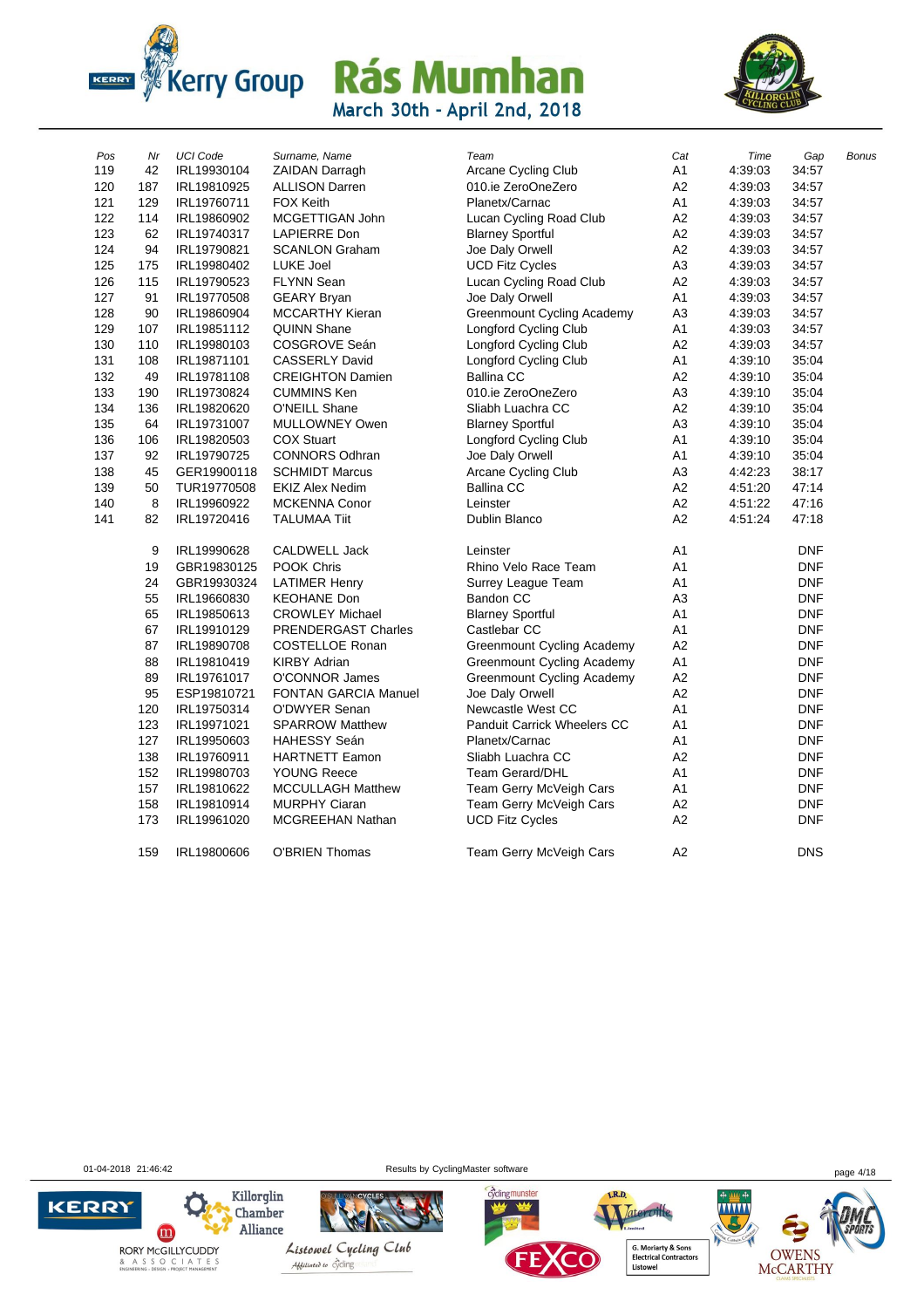



#### **Result Stage 3 : Valentia and South Kerry (April 1st) - S2 Category**

| Nr  | <b>UCI Code</b> | Surname, Name               | Team                              | Cat                                                                                                                                                                      | Time           | Gap        | Bonus |
|-----|-----------------|-----------------------------|-----------------------------------|--------------------------------------------------------------------------------------------------------------------------------------------------------------------------|----------------|------------|-------|
| 153 | IRL19951213     | <b>DWYER Cian</b>           | <b>Team Gerard/DHL</b>            | A2                                                                                                                                                                       | 4:09:18        | 5:12       |       |
| 53  | IRL19780401     | <b>CANTY Jeremy</b>         | Bandon CC                         | A2                                                                                                                                                                       | 4:09:18        | 5:12       |       |
| 81  | IRL19840117     | LONGMORE Craig              | Dublin Blanco                     | A2                                                                                                                                                                       | 4:09:18        | 5:12       |       |
| 70  | IRL19821203     | <b>BRENNAN David</b>        | Castlebar CC                      | A2                                                                                                                                                                       | 4:13:44        | 9:38       |       |
| 97  | IRL19870319     | <b>TREACY Marcus</b>        | Killarney Cycling Club            | A2                                                                                                                                                                       | 4:19:29        | 15:23      |       |
| 124 | IRL19850508     | <b>CULLEN Raymond</b>       | Panduit Carrick Wheelers CC       | А2                                                                                                                                                                       | 4:22:14        | 18:08      |       |
| 77  | IRL19800530     | <b>FULLER Shane</b>         | De Ronde Van Cork                 | A2                                                                                                                                                                       | 4:24:58        | 20:52      |       |
| 137 | IRL19811005     | <b>CLEVERLEY Richard</b>    | Sliabh Luachra CC                 | A3                                                                                                                                                                       | 4:30:03        | 25:57      |       |
| 119 | IRL19790926     | CAHILL John                 | Newcastle West CC                 | A3                                                                                                                                                                       | 4:30:03        | 25:57      |       |
| 170 | IRL19800625     | O'SULLIVAN David            | <b>Tralee Manor West</b>          | A3                                                                                                                                                                       | 4:30:03        | 25:57      |       |
| 169 | IRL19830829     | <b>SLATTERY Ciaran</b>      | <b>Tralee Manor West</b>          | A2                                                                                                                                                                       | 4:30:03        | 25:57      |       |
| 93  | IRL19821001     | <b>ENGLISH Bernard</b>      | Joe Daly Orwell                   | A2                                                                                                                                                                       | 4:30:03        | 25:57      |       |
| 139 | IRL19820912     | O'SULLIVAN John             | Sliabh Luachra CC                 | A3                                                                                                                                                                       | 4:30:03        | 25:57      |       |
| 84  | IRL19881215     | MCCOLGAN Peter              | <b>Dublin Blanco</b>              | A3                                                                                                                                                                       | 4:30:03        | 25:57      |       |
| 63  | IRL19990129     | <b>GREER Jones</b>          | <b>Blarney Sportful</b>           | A3                                                                                                                                                                       | 4:30:03        | 25:57      |       |
| 189 | IRL19850427     | <b>KENNEDY Matthew</b>      | 010.ie ZeroOneZero                | A2                                                                                                                                                                       | 4:30:03        | 25:57      |       |
| 10  | IRL19971016     | <b>WHELAN Cillian</b>       | Leinster                          | A2                                                                                                                                                                       | 4:33:14        | 29:08      |       |
| 54  | IRL19760401     | <b>BAILEY Dan</b>           | Bandon CC                         | A2                                                                                                                                                                       | 4:33:23        | 29:17      |       |
| 75  | IRL19971206     | <b>MESKAUSKAS Arminas</b>   |                                   |                                                                                                                                                                          | 4:34:33        | 30:27      |       |
| 79  | IRL19820525     | <b>SUTTON Edwin</b>         | De Ronde Van Cork                 | A <sub>2</sub>                                                                                                                                                           | 4:35:10        | 31:04      |       |
| 100 | IRL19770228     | <b>CLIFFORD Patrick</b>     | <b>Killarney Cycling Club</b>     | A <sub>2</sub>                                                                                                                                                           | 4:38:59        | 34:53      |       |
| 86  | IRL19720730     | <b>GLEESON Vincent</b>      |                                   | A2                                                                                                                                                                       | 4:39:03        | 34:57      |       |
| 80  | IRL19631118     | MURPHY Aj                   | De Ronde Van Cork                 | A3                                                                                                                                                                       | 4:39:03        | 34:57      |       |
| 187 | IRL19810925     | <b>ALLISON Darren</b>       | 010.ie ZeroOneZero                | A2                                                                                                                                                                       | 4:39:03        | 34:57      |       |
| 114 | IRL19860902     | MCGETTIGAN John             |                                   | A2                                                                                                                                                                       | 4:39:03        | 34:57      |       |
| 62  | IRL19740317     | <b>LAPIERRE Don</b>         | <b>Blarney Sportful</b>           | A2                                                                                                                                                                       | 4:39:03        | 34:57      |       |
| 94  | IRL19790821     | <b>SCANLON Graham</b>       | Joe Daly Orwell                   | A2                                                                                                                                                                       | 4:39:03        | 34:57      |       |
| 175 | IRL19980402     | LUKE Joel                   | <b>UCD Fitz Cycles</b>            | A3                                                                                                                                                                       | 4:39:03        | 34:57      |       |
| 115 | IRL19790523     | <b>FLYNN Sean</b>           | Lucan Cycling Road Club           | A2                                                                                                                                                                       | 4:39:03        | 34:57      |       |
| 90  | IRL19860904     | <b>MCCARTHY Kieran</b>      | <b>Greenmount Cycling Academy</b> | A3                                                                                                                                                                       | 4:39:03        | 34:57      |       |
| 110 | IRL19980103     | COSGROVE Seán               | Longford Cycling Club             | A <sub>2</sub>                                                                                                                                                           | 4:39:03        | 34:57      |       |
| 49  | IRL19781108     | <b>CREIGHTON Damien</b>     | <b>Ballina CC</b>                 | A2                                                                                                                                                                       | 4:39:10        | 35:04      |       |
| 190 | IRL19730824     | <b>CUMMINS Ken</b>          | 010.ie ZeroOneZero                | A3                                                                                                                                                                       | 4:39:10        | 35:04      |       |
| 136 | IRL19820620     | O'NEILL Shane               | Sliabh Luachra CC                 |                                                                                                                                                                          | 4:39:10        | 35:04      |       |
| 64  | IRL19731007     | MULLOWNEY Owen              | <b>Blarney Sportful</b>           | A3                                                                                                                                                                       | 4:39:10        | 35:04      |       |
|     |                 | <b>SCHMIDT Marcus</b>       |                                   |                                                                                                                                                                          |                |            |       |
| 50  | TUR19770508     | <b>EKIZ Alex Nedim</b>      | <b>Ballina CC</b>                 | A2                                                                                                                                                                       | 4:51:20        | 47:14      |       |
| 8   | IRL19960922     | <b>MCKENNA Conor</b>        | Leinster                          | A <sub>2</sub>                                                                                                                                                           | 4:51:22        | 47:16      |       |
| 82  | IRL19720416     | <b>TALUMAA Tiit</b>         | Dublin Blanco                     | A2                                                                                                                                                                       | 4.51.24        | 47:18      |       |
| 55  | IRL19660830     | <b>KEOHANE Don</b>          | Bandon CC                         | A3                                                                                                                                                                       |                | <b>DNF</b> |       |
| 87  | IRL19890708     | <b>COSTELLOE Ronan</b>      |                                   | A2                                                                                                                                                                       |                | <b>DNF</b> |       |
| 89  | IRL19761017     | O'CONNOR James              | Greenmount Cycling Academy        | A2                                                                                                                                                                       |                | <b>DNF</b> |       |
| 95  | ESP19810721     | <b>FONTAN GARCIA Manuel</b> | Joe Daly Orwell                   | A2                                                                                                                                                                       |                | <b>DNF</b> |       |
| 138 | IRL19760911     | <b>HARTNETT Eamon</b>       | Sliabh Luachra CC                 | A2                                                                                                                                                                       |                | <b>DNF</b> |       |
| 158 | IRL19810914     | <b>MURPHY Ciaran</b>        |                                   | A2                                                                                                                                                                       |                | <b>DNF</b> |       |
| 173 | IRL19961020     | <b>MCGREEHAN Nathan</b>     | <b>UCD Fitz Cycles</b>            | A2                                                                                                                                                                       |                | <b>DNF</b> |       |
| 159 | IRL19800606     | <b>O'BRIEN Thomas</b>       | Team Gerry McVeigh Cars           | A <sub>2</sub>                                                                                                                                                           |                | <b>DNS</b> |       |
|     | 45              | GER19900118                 |                                   | Collins Cycle Centre Racet Team<br>Greenmount Cycling Academy<br>Lucan Cycling Road Club<br>Arcane Cycling Club<br>Greenmount Cycling Academy<br>Team Gerry McVeigh Cars | Α2<br>A2<br>A3 | 4:42:23    | 38:17 |

**KERRY** 

01-04-2018 21:46:42 Results by CyclingMaster software page 5/18







Taterville, .... **G. Moriarty & Sons<br>Electrical Contractors<br>Listowel** 

LR.D.

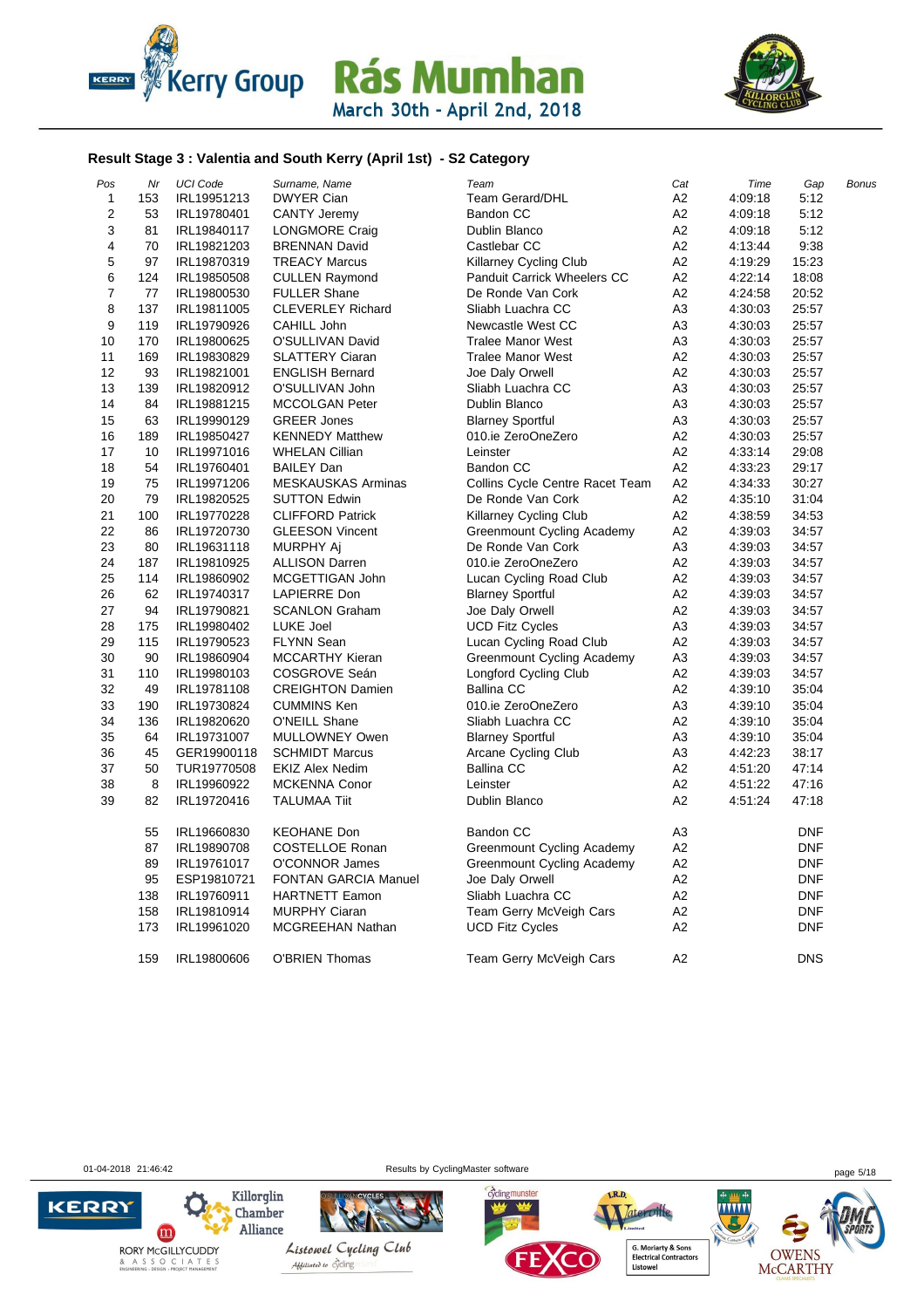



#### **Individual Classification by Time after Stage 3 : Valentia and South Kerry (April 1st)**

| Pos                     | Nr             | <b>UCI Code</b>            | Surname, Name               | Team                                         | Cat            | Time    | Gap   | <b>Bonus</b> |
|-------------------------|----------------|----------------------------|-----------------------------|----------------------------------------------|----------------|---------|-------|--------------|
| 1                       | 163            | IRL19930216                | <b>HENNEBRY Conor</b>       | Viner/Caremark/Pactimo                       | A1             | 9:23:13 |       | 5"           |
| $\overline{\mathbf{c}}$ | 14             | GBR19940304                | <b>ATKINS Toby</b>          | Active Edge Race Team                        | A1             | 9:23:15 | 0:02  |              |
| 3                       | $\mathbf{1}$   | IRL19940308                | MCKENNA Sean                | Team Ireland Development Squad               | A+             | 9:23:17 | 0:04  |              |
| 4                       | 16             | GBR19850917                | <b>GARTHWAITE Matthew</b>   | Rhino Velo Race Team                         | A1             | 9:23:17 |       |              |
| 5                       | $\overline{2}$ | IRL19970203                | <b>MCDUNPHY Conn</b>        | Team Ireland Development Squad               | A+             | 9:23:22 | 0:09  |              |
| 6                       | 3              | IRL19971107                | <b>TRULOCK Dermot</b>       | Team Ireland Development Squad               | $A+$           | 9:23:29 | 0:16  | 3"           |
| $\overline{7}$          | 142            | IRL19900817                | <b>LAVERY Philip</b>        | Strata3-Velorevolution Cycling Team A1       |                | 9:23:31 | 0:18  | 1"           |
| 8                       | 176            | GBR19940424                | <b>CLARKE Matthew</b>       | Geraghty's-Cora Droma Rúisc                  | A <sub>1</sub> | 9:23:32 | 0:19  |              |
| 9                       | 178            | GBR19940109                | <b>JOBBER James</b>         | Geraghty's-Cora Droma Rúisc                  | A <sub>1</sub> | 9:23:32 |       |              |
| 10                      | 37             | NED19971022                | RIJK Dorus de               | <b>West Frisia</b>                           | A1             | 9:23:36 | 0:23  |              |
| 11                      | 18             | GBR19960515                | <b>HAYWARD Oliver</b>       | Rhino Velo Race Team                         | A1             | 9:23:36 |       |              |
| 12                      | 161            | IRL19820407                | LACEY Seán                  | Viner/Caremark/Pactimo                       | A <sub>1</sub> | 9:23:36 |       |              |
| 13                      | 29             | GBR19940104                | <b>LUHRS Alex</b>           | Ribble Pro Cycling                           | A <sub>1</sub> | 9:23:44 | 0:31  |              |
| 14                      | 165            | IRL19870311                | <b>MCLAUGHLIN Ronan</b>     | Viner/Caremark/Pactimo                       | A1             | 9:24:01 | 0:48  |              |
| 15                      | 4              | IRL19980208                | <b>MCCANN Conor</b>         | Team Ireland Development Squad               | A <sub>1</sub> | 9:24:03 | 0:50  |              |
| 16                      | 166            | IRL19810214                | <b>MOYNIHAN Cathal</b>      | <b>Tralee Manor West</b>                     | A1             | 9:24:24 | 1:11  |              |
| 17                      | 20             | GBR19951109                | <b>FERGUSON Callum</b>      | Rhino Velo Race Team                         | A1             | 9:24:34 | 1:21  |              |
| 18                      | 6              | IRL19960924                | <b>RYAN Fintan</b>          | Leinster                                     | A1             | 9:24:40 | 1:27  |              |
| 19                      | 56             | IRL19870210                | O'CONNELL Eoin              | <b>Blarney CC-Blarney Castle</b>             | A1             | 9:24:40 |       |              |
| 20                      | 143            | IRL19890425                | DAVENPORT James             | Strata3-Velorevolution Cycling Team A1       |                | 9:24:44 | 1:31  |              |
| 21                      | 5              | IRL19990212                | <b>CORKERY Dillon</b>       | Team Ireland Development Squad               | A1             | 9:27:12 | 3:59  |              |
| 22                      | 40             | NED19890130                | <b>BEEN Wouter</b>          | <b>West Frisia</b>                           | A1             | 9:27:13 | 4:00  |              |
| 23                      | 167            | IRL19960317                | <b>DALY Cormac</b>          | <b>Tralee Manor West</b>                     | A1             | 9:27:38 | 4:25  |              |
| 24                      | 121            | IRL19961003                | <b>BLANCHFIELD Jamie</b>    | <b>Panduit Carrick Wheelers CC</b>           | A1             | 9:28:16 | 5:03  |              |
| 25                      | 145            | IRL19850702                | <b>MURRAY Stephen</b>       | Strata3-Velorevolution Cycling Team A1       |                | 9:28:36 | 5:23  |              |
| 26                      | 96             | IRL19860814                | <b>MAES Richard</b>         | Killarney Cycling Club                       | A1             | 9:28:38 | 5:25  |              |
| 27                      | 99             | IRL19961113                | <b>KISSANE Conor</b>        | <b>Killarney Cycling Club</b>                | A1             | 9:28:41 | 5:28  |              |
| 28                      | 151            | IRL19840213                | <b>O'BRIEN Paidi</b>        | <b>Team Gerard/DHL</b>                       | A <sub>1</sub> | 9:28:44 | 5:31  |              |
| 29                      | 21             | GBR19750325                | MCNAMARA Chris              | Surrey League Team                           | A <sub>1</sub> | 9:28:48 | 5:35  |              |
| 30                      | 31             | GBR19780417                | <b>ELCOCK Paul</b>          | Zero BC                                      | A1             | 9:29:29 | 6:16  |              |
| 31                      | 46             | IRL19871208                | <b>CLARKE Patrick</b>       | <b>Ballina CC</b>                            | A1             | 9:30:43 | 7:30  |              |
| 32                      | 153            |                            | <b>DWYER Cian</b>           | <b>Team Gerard/DHL</b>                       | A <sub>2</sub> | 9:31:46 | 8:33  |              |
| 33                      | 147            | IRL19951213<br>IRL19810703 | <b>GREALLY Adam</b>         |                                              | A <sub>1</sub> | 9:31:46 |       |              |
| 34                      | 53             |                            | <b>CANTY Jeremy</b>         | St Tiernans Cycling Club<br><b>Bandon CC</b> | A2             | 9:31:46 |       |              |
| 35                      | 140            | IRL19780401<br>IRL19740718 |                             | Sliabh Luachra CC                            | A1             | 9:31:46 |       |              |
| 36                      | 125            |                            | MORIARTY Eugene T           |                                              |                |         |       |              |
| 37                      |                | IRL19760525                | <b>HODGE John</b>           | Panduit Carrick Wheelers CC                  | A1             | 9:31:46 |       |              |
|                         | 36             | NED19971201                | <b>GROOT Tim</b>            | West Frisia<br><b>West Frisia</b>            | A1             | 9:31:55 | 8:42  |              |
| 38                      | 38             | NED19941223                | OTTENBROS Joury             |                                              | A1             | 9:32:02 | 8:49  |              |
| 39                      | 57<br>34       | IRL19840905                | SHEAHAN Colm                | <b>Blarney CC-Blarney Castle</b>             | A <sub>1</sub> | 9:32:21 | 9:08  |              |
| 40                      |                | GBR19890221                | <b>HARRIS Joe</b>           | Zero BC                                      | A1             | 9:32:23 | 9:10  |              |
| 41                      | 116            | IRL19800730                | <b>KENNEDY Paul</b>         | Newcastle West CC                            | A1             | 9:32:23 |       |              |
| 42                      | 181            | IRL19810608                | <b>MEANEY Richard</b>       | <b>Westport Covey Wheelers</b>               | A1             | 9:33:06 | 9:53  |              |
| 43                      | 69             | IRL19960122                | <b>BRODY David</b>          | Castlebar CC                                 | A1             | 9:33:14 | 10:01 |              |
| 44                      | 25             | GBR19930802                | <b>CARPENTER Lawrence</b>   | Surrey League Team                           | A1             | 9:33:46 | 10:33 |              |
| 45                      | 17             | GBR19940331                | <b>VICKERS Kirk</b>         | Rhino Velo Race Team                         | Α1             | 9:35:10 | 11:57 |              |
| 46                      | 132            | IRL19800121                | O'FLYNN Ronan               | Scott - Orwell Wheelers                      | A <sub>1</sub> | 9:35:54 | 12:41 |              |
| 47                      | 104            | IRL19830920                | <b>NORTON Paul</b>          | Killarney Park Hotel                         | A1             | 9:36:08 | 12:55 |              |
| 48                      | 111            | IRL19930906                | <b>CAMPBELL GROGAN Ross</b> | Lucan Cycling Road Club                      | A1             | 9:36:08 |       |              |
| 49                      | 32             | POL19810102                | <b>BIEL Patryk</b>          | Zero BC                                      | A <sub>1</sub> | 9:36:08 |       |              |
| 50                      | 47             | IRL19730509                | <b>MCCORMACK Gareth</b>     | <b>Ballina CC</b>                            | A <sub>1</sub> | 9:36:08 |       |              |
| 51                      | 98             | IRL19790523                | <b>BROSNAN John</b>         | Killarney Cycling Club                       | A <sub>1</sub> | 9:36:12 | 12:59 |              |
| 52                      | 155            | IRL19970310                | SUTCLIFFE Cian              | Team Gerard/DHL                              | Α1             | 9:36:12 |       |              |
| 53                      | 171            | IRL19970920                | <b>MURNANE Conor</b>        | <b>UCD Fitz Cycles</b>                       | A <sub>1</sub> | 9:36:29 | 13:16 |              |
| 54                      | 154            | IRL19971112                | MOORE Sean                  | Team Gerard/DHL                              | A <sub>1</sub> | 9:37:54 | 14:41 |              |
| 55                      | 122            | IRL19830823                | <b>KEARNS Daryl</b>         | <b>Panduit Carrick Wheelers CC</b>           | A1             | 9:38:48 | 15:35 |              |
| 56                      | 164            | IRL19990119                | <b>SMITH Luke</b>           | Viner/Caremark/Pactimo                       | A <sub>1</sub> | 9:38:59 | 15:46 |              |
| 57                      | 22             | GBR19880716                | <b>BOYMAN James</b>         | Surrey League Team                           | A1             | 9:39:02 | 15:49 |              |
| 58                      | 183            | IRL19800606                | MCGREEVY James              | <b>Westport Covey Wheelers</b>               | A1             | 9:39:35 | 16:22 |              |
| 59                      | 97             | IRL19870319                | <b>TREACY Marcus</b>        | Killarney Cycling Club                       | A <sub>2</sub> | 9:41:55 | 18:42 |              |
| 60                      | 81             | IRL19840117                | <b>LONGMORE Craig</b>       | Dublin Blanco                                | A <sub>2</sub> | 9:42:57 | 19:44 |              |
|                         |                |                            |                             |                                              |                |         |       |              |

**KERRY** 

01-04-2018 21:46:42 Results by CyclingMaster software page 6/18





G. Moriarty & Sons<br>Electrical Contractors<br>Listowel

Tateroille,

....

LR.D.

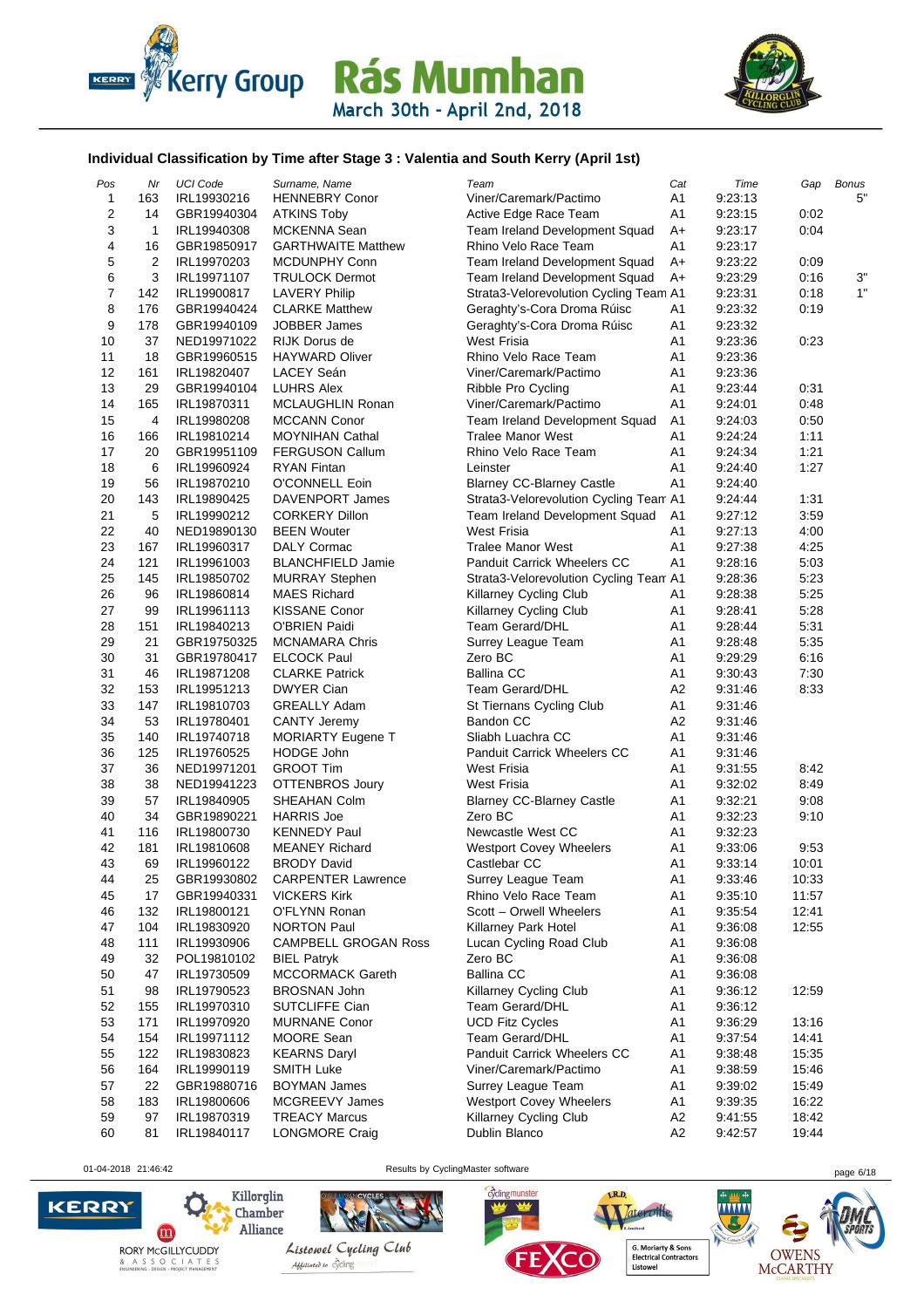



| Pos | Nr  | <b>UCI Code</b> | Surname, Name             | Team                                   | Cat            | Time     | Gap     | <b>Bonus</b> |
|-----|-----|-----------------|---------------------------|----------------------------------------|----------------|----------|---------|--------------|
| 61  | 12  | GBR19971001     | <b>KIRBY Laurence</b>     | Active Edge Race Team                  | A1             | 9:44:23  | 21:10   |              |
| 62  | 141 | IRL19780417     | FITZGERALD Michael        | Strata3-Velorevolution Cycling Team A1 |                | 9:44:43  | 21:30   |              |
| 63  | 162 | ITA19930904     | <b>CIGALA Matteo</b>      | Viner/Caremark/Pactimo                 | A1             | 9:45:29  | 22:16   |              |
| 64  | 133 | IRL19900612     | <b>STEVENS Freddie</b>    | Scott - Orwell Wheelers                | A <sub>1</sub> | 9:45:35  | 22:22   |              |
| 65  | 26  | GBR19990922     | <b>CORBETT William</b>    | Ribble Pro Cycling                     | A <sub>1</sub> | 9:46:24  | 23:11   |              |
| 66  | 77  | IRL19800530     | <b>FULLER Shane</b>       | De Ronde Van Cork                      | A2             | 9:47:26  | 24:13   |              |
| 67  | 144 | IRL19740114     | DOYLE Anthony             | Strata3-Velorevolution Cycling Team A1 |                | 9:47:32  | 24:19   |              |
| 68  | 105 | IRL19821126     | QUIGLEY Mark              | Killarney Park Hotel                   | A1             | 9:47:32  |         |              |
| 69  | 174 | GRE19980714     | <b>KYRIAKIDIS Ioannis</b> | <b>UCD Fitz Cycles</b>                 | A1             | 9:47:43  | 24:30   |              |
| 70  | 35  | GBR19900706     | <b>KENNEALLY Ben</b>      | Zero BC                                | A1             | 9:48:49  | 25:36   |              |
| 71  | 128 | IRL19981227     | <b>KEARNEY Aaron</b>      | Planetx/Carnac                         | A1             | 9:48:54  | 25:41   |              |
| 72  | 23  |                 |                           |                                        |                |          |         |              |
|     |     | GBR19990523     | <b>HILL Joe</b>           | Surrey League Team                     | A <sub>1</sub> | 9:49:16  | 26:03   |              |
| 73  | 126 | IRL19940316     | <b>REA Craig</b>          | Planetx/Carnac                         | A1             | 9:49:53  | 26:40   |              |
| 74  | 68  | IRL19710307     | COYLE Christopher         | Castlebar CC                           | A <sub>1</sub> | 9:50:33  | 27:20   |              |
| 75  | 30  | GBR19890512     | <b>REES Jack</b>          | Ribble Pro Cycling                     | A1             | 9:52:31  | 29:18   |              |
| 76  | 93  | IRL19821001     | <b>ENGLISH Bernard</b>    | Joe Daly Orwell                        | A <sub>2</sub> | 9:52:31  |         |              |
| 77  | 103 | IRL19860328     | <b>LUCEY Michael</b>      | Killarney Park Hotel                   | A <sub>1</sub> | 9:54:54  | 31:41   |              |
| 78  | 39  | NED19900117     | <b>SWEERING Harry</b>     | <b>West Frisia</b>                     | A1             | 9:55:52  | 32:39   |              |
| 79  | 102 | IRL19920418     | <b>RYAN Simon</b>         | Killarney Park Hotel                   | A1             | 9:58:57  | 35:44   |              |
| 80  | 148 | IRL19830703     | O'REGAN John              | St Tiernans Cycling Club               | A <sub>1</sub> | 9:59:08  | 35:55   |              |
| 81  | 15  | GBR19940915     | <b>BOWERING Thomas</b>    | Active Edge Race Team                  | A <sub>1</sub> | 9:59:36  | 36:23   |              |
| 82  | 118 | IRL19941115     | <b>O'BRIEN Aaron</b>      | Newcastle West CC                      | A <sub>1</sub> | 10:00:16 | 37:03   |              |
| 83  | 113 | IRL19790719     | <b>KILLEEN Ronan</b>      | Lucan Cycling Road Club                | A <sub>1</sub> | 10:00:54 | 37:41   |              |
| 84  | 76  | IRL19770105     | AHERNE John               | De Ronde Van Cork                      | A <sub>1</sub> | 10:01:10 | 37:57   |              |
| 85  | 100 | IRL19770228     | <b>CLIFFORD Patrick</b>   | Killarney Cycling Club                 | A2             | 10:01:27 | 38:14   |              |
| 86  | 74  | IRL19781217     | <b>BROWNE Mike</b>        | Collins Cycle Centre Racet Team        | A1             | 10:01:58 | 38:45   |              |
| 87  | 7   | IRL19840913     | <b>REILLY Christopher</b> | Leinster                               | A <sub>1</sub> | 10:02:17 | 39:04   |              |
| 88  | 156 | IRL19900331     | <b>CAWLEY Alan</b>        | Team Gerry McVeigh Cars                | A1             | 10:03:41 | 40:28   |              |
| 89  | 70  | IRL19821203     | <b>BRENNAN David</b>      | Castlebar CC                           | A2             | 10:04:19 | 41:06   |              |
| 90  | 45  | GER19900118     | <b>SCHMIDT Marcus</b>     | Arcane Cycling Club                    | A3             | 10:04:51 | 41:38   |              |
| 91  | 10  | IRL19971016     | <b>WHELAN Cillian</b>     | Leinster                               | А2             | 10:05:09 | 41:56   |              |
| 92  | 101 | IRL19800420     | <b>COUGHLAN David</b>     | Killarney Park Hotel                   | A1             | 10:05:37 | 42:24   |              |
| 93  | 54  | IRL19760401     | <b>BAILEY Dan</b>         | <b>Bandon CC</b>                       | A <sub>2</sub> | 10:07:13 | 44:00   |              |
| 94  | 27  | GBR19940911     | <b>HEWETT David</b>       | Ribble Pro Cycling                     | A1             | 10:10:45 | 47:32   |              |
| 95  | 92  | IRL19790725     | <b>CONNORS Odhran</b>     | Joe Daly Orwell                        | A1             | 10:11:15 | 48:02   |              |
| 96  | 28  | GBR19920930     | <b>JONES Richard</b>      | Ribble Pro Cycling                     | A <sub>1</sub> | 10:11:45 | 48:32   |              |
| 97  | 124 | IRL19850508     | <b>CULLEN Raymond</b>     | Panduit Carrick Wheelers CC            | A <sub>2</sub> | 10:12:26 | 49:13   |              |
| 98  | 180 | IRL19870304     | MACAODHA Nigel            | Geraghty's-Cora Droma Rúisc            | A1             | 10:13:22 | 50:09   |              |
| 99  | 119 | IRL19790926     | CAHILL John               | Newcastle West CC                      | A3             | 10:13:52 | 50:39   |              |
| 100 | 48  | IRL19810729     | PIETERSE Elmer            | <b>Ballina CC</b>                      | Α1             | 10:13:55 | 50:42   |              |
| 101 | 84  | IRL19881215     | <b>MCCOLGAN Peter</b>     | Dublin Blanco                          | A <sub>3</sub> | 10:13:58 | 50:45   |              |
| 102 | 150 | IRL19870830     | <b>REGAN Kieran</b>       | St Tiernans Cycling Club               | A <sub>1</sub> | 10:16:11 | 52:58   |              |
| 103 | 188 | IRL19921207     | <b>BRESNAN Daniel</b>     | 010.ie ZeroOneZero                     | A1             | 10:16:57 | 53:44   |              |
| 104 | 49  | IRL19781108     | <b>CREIGHTON Damien</b>   | <b>Ballina CC</b>                      | A <sub>2</sub> | 10:18:15 | 55:02   |              |
| 105 | 91  | IRL19770508     | <b>GEARY Bryan</b>        | Joe Daly Orwell                        | A1             | 10:19:02 | 55:49   |              |
| 106 | 107 | IRL19851112     | <b>QUINN Shane</b>        | Longford Cycling Club                  | A1             | 10:19:02 |         |              |
| 107 | 137 | IRL19811005     | CLEVERLEY Richard         | Sliabh Luachra CC                      | A <sub>3</sub> | 10:19:34 | 56:21   |              |
| 108 | 139 | IRL19820912     | O'SULLIVAN John           | Sliabh Luachra CC                      | A <sub>3</sub> | 10:20:15 | 57:02   |              |
| 109 | 41  | IRL19980702     | <b>GRENNELL Andre</b>     | Arcane Cycling Club                    | A1             | 10:20:15 |         |              |
| 110 | 170 | IRL19800625     | O'SULLIVAN David          | <b>Tralee Manor West</b>               | ΑЗ             | 10:20:15 |         |              |
| 111 | 189 | IRL19850427     | <b>KENNEDY Matthew</b>    | 010.ie ZeroOneZero                     | A <sub>2</sub> | 10:20:23 | 57:10   |              |
| 112 | 134 | IRL19880319     | <b>AHERN Eoin</b>         | Scott - Orwell Wheelers                | A <sub>1</sub> | 10:21:04 | 57:51   |              |
| 113 | 72  | IRL19830829     | <b>BRENNAN Edward</b>     | Collins Cycle Centre Racet Team        | A1             | 10:21:07 | 57:54   |              |
|     |     |                 |                           | Geraghty's-Cora Droma Rúisc            |                |          |         |              |
| 114 | 177 | GBR19860619     | <b>EWING Michael</b>      |                                        | A1             | 10:22:02 | 58:49   |              |
| 115 | 94  | IRL19790821     | <b>SCANLON Graham</b>     | Joe Daly Orwell                        | A <sub>2</sub> | 10:22:55 | 59:42   |              |
| 116 | 62  | IRL19740317     | LAPIERRE Don              | <b>Blarney Sportful</b>                | A <sub>2</sub> | 10:22:58 | 59:45   |              |
| 117 | 175 | IRL19980402     | LUKE Joel                 | <b>UCD Fitz Cycles</b>                 | A <sub>3</sub> | 10:23:06 | 59:53   |              |
| 118 | 80  | IRL19631118     | MURPHY Aj                 | De Ronde Van Cork                      | A <sub>3</sub> | 10:23:08 | 59:55   |              |
| 119 | 136 | IRL19820620     | O'NEILL Shane             | Sliabh Luachra CC                      | A <sub>2</sub> | 10:23:13 | 1:00:00 |              |
| 120 | 75  | IRL19971206     | MESKAUSKAS Arminas        | Collins Cycle Centre Racet Team        | A2             | 10:24:49 | 1:01:36 |              |
| 121 | 79  | IRL19820525     | <b>SUTTON Edwin</b>       | De Ronde Van Cork                      | A <sub>2</sub> | 10:25:22 | 1:02:09 |              |
| 122 | 146 | IRL19830422     | <b>QUINN James</b>        | St Tiernans Cycling Club               | A1             | 10:27:14 | 1:04:01 |              |

01-04-2018 21:46:42 Results by CyclingMaster software page 7/18

cyclingmunster





Materoille

G. Moriarty & Sons<br>Electrical Contractors<br>Listowel

LR.D.

imited

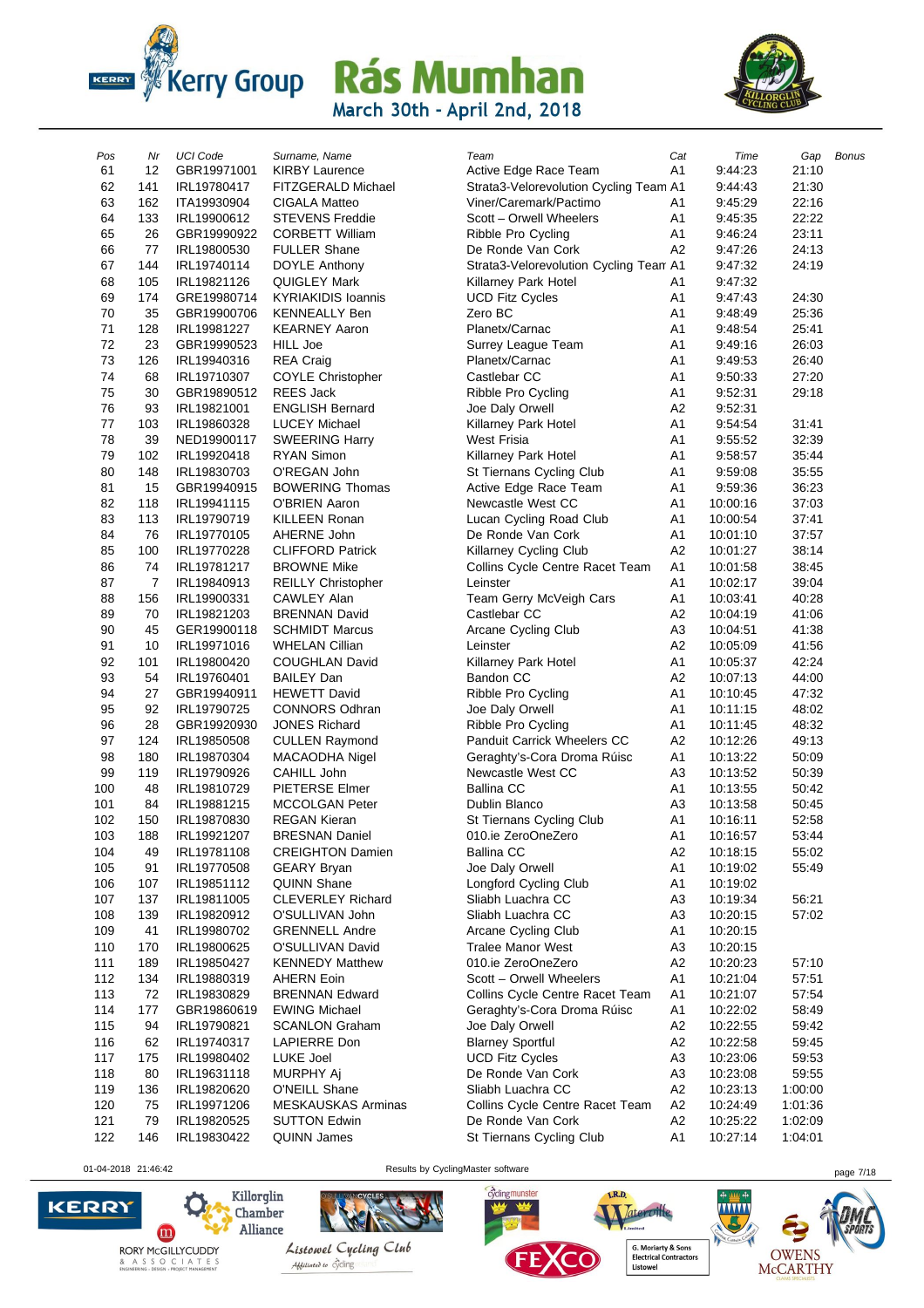



| Pos | Nr  | <b>UCI Code</b> | Surname, Name           | Team                             | Cat            | Time     |
|-----|-----|-----------------|-------------------------|----------------------------------|----------------|----------|
| 123 | 73  | IRL19760407     | <b>COLLINS P J</b>      | Collins Cycle Centre Racet Team  | A1             | 10:29:08 |
| 124 | 115 | IRL19790523     | <b>FLYNN Sean</b>       | Lucan Cycling Road Club          | A <sub>2</sub> | 10:29:15 |
| 125 | 114 | IRL19860902     | MCGETTIGAN John         | Lucan Cycling Road Club          | A <sub>2</sub> | 10:29:15 |
| 126 | 108 | IRL19871101     | <b>CASSERLY David</b>   | Longford Cycling Club            | A1             | 10:29:22 |
| 127 | 190 | IRL19730824     | <b>CUMMINS Ken</b>      | 010.ie ZeroOneZero               | A3             | 10:29:22 |
| 128 | 106 | IRL19820503     | <b>COX Stuart</b>       | Longford Cycling Club            | A <sub>1</sub> | 10:29:22 |
| 129 | 129 | IRL19760711     | <b>FOX Keith</b>        | Planetx/Carnac                   | A1             | 10:29:23 |
| 130 | 110 | IRL19980103     | COSGROVE Seán           | Longford Cycling Club            | A2             | 10:29:23 |
| 131 | 8   | IRL19960922     | <b>MCKENNA Conor</b>    | Leinster                         | A <sub>2</sub> | 10:34:42 |
| 132 | 187 | IRL19810925     | <b>ALLISON Darren</b>   | 010.ie ZeroOneZero               | A <sub>2</sub> | 10:35:43 |
| 133 | 42  | IRL19930104     | <b>ZAIDAN Darragh</b>   | Arcane Cycling Club              | A1             | 10:35:43 |
| 134 | 64  | IRL19731007     | <b>MULLOWNEY Owen</b>   | <b>Blarney Sportful</b>          | A3             | 10:35:50 |
| 135 | 63  | IRL19990129     | <b>GREER Jones</b>      | <b>Blarney Sportful</b>          | A3             | 10:35:58 |
| 136 | 90  | IRL19860904     | <b>MCCARTHY Kieran</b>  | Greenmount Cycling Academy       | A3             | 10:36:22 |
| 137 | 169 | IRL19830829     | <b>SLATTERY Ciaran</b>  | <b>Tralee Manor West</b>         | A2             | 10:37:30 |
| 138 | 59  | IRL19890420     | <b>MCCARTHY Michael</b> | <b>Blarney CC-Blarney Castle</b> | A1             | 10:37:34 |
| 139 | 86  | IRL19720730     | <b>GLEESON Vincent</b>  | Greenmount Cycling Academy       | A2             | 10:41:32 |
| 140 | 82  | IRL19720416     | <b>TALUMAA Tiit</b>     | Dublin Blanco                    | A <sub>2</sub> | 10:41:36 |
| 141 | 50  | TUR19770508     | <b>EKIZ Alex Nedim</b>  | <b>Ballina CC</b>                | A <sub>2</sub> | 11:08:49 |
|     |     |                 |                         |                                  |                |          |

| Pos | Nr  | UCI Code    | Surname, Name           | Team                                   | Cat            | Time     | Gap     | <b>Bonus</b> |
|-----|-----|-------------|-------------------------|----------------------------------------|----------------|----------|---------|--------------|
| 123 | 73  | IRL19760407 | <b>COLLINS PJ</b>       | <b>Collins Cycle Centre Racet Team</b> | A <sub>1</sub> | 10:29:08 | 1:05:55 |              |
| 124 | 115 | IRL19790523 | <b>FLYNN Sean</b>       | Lucan Cycling Road Club                | A2             | 10:29:15 | 1:06:02 |              |
| 125 | 114 | IRL19860902 | MCGETTIGAN John         | Lucan Cycling Road Club                | A2             | 10:29:15 |         |              |
| 126 | 108 | IRL19871101 | <b>CASSERLY David</b>   | Longford Cycling Club                  | A1             | 10:29:22 | 1:06:09 |              |
| 127 | 190 | IRL19730824 | <b>CUMMINS Ken</b>      | 010.ie ZeroOneZero                     | A3             | 10:29:22 |         |              |
| 128 | 106 | IRL19820503 | <b>COX Stuart</b>       | Longford Cycling Club                  | A <sub>1</sub> | 10:29:22 |         |              |
| 129 | 129 | IRL19760711 | <b>FOX Keith</b>        | Planetx/Carnac                         | A <sub>1</sub> | 10:29:23 | 1:06:10 |              |
| 130 | 110 | IRL19980103 | COSGROVE Seán           | Longford Cycling Club                  | A <sub>2</sub> | 10:29:23 |         |              |
| 131 | 8   | IRL19960922 | <b>MCKENNA Conor</b>    | Leinster                               | A <sub>2</sub> | 10:34:42 | 1:11:29 |              |
| 132 | 187 | IRL19810925 | <b>ALLISON Darren</b>   | 010.ie ZeroOneZero                     | A <sub>2</sub> | 10:35:43 | 1:12:30 |              |
| 133 | 42  | IRL19930104 | <b>ZAIDAN Darragh</b>   | Arcane Cycling Club                    | A1             | 10:35:43 |         |              |
| 134 | 64  | IRL19731007 | <b>MULLOWNEY Owen</b>   | <b>Blarney Sportful</b>                | A3             | 10:35:50 | 1:12:37 |              |
| 135 | 63  | IRL19990129 | <b>GREER Jones</b>      | <b>Blarney Sportful</b>                | A3             | 10:35:58 | 1:12:45 |              |
| 136 | 90  | IRL19860904 | <b>MCCARTHY Kieran</b>  | Greenmount Cycling Academy             | A3             | 10:36:22 | 1:13:09 |              |
| 137 | 169 | IRL19830829 | <b>SLATTERY Ciaran</b>  | <b>Tralee Manor West</b>               | A <sub>2</sub> | 10:37:30 | 1:14:17 |              |
| 138 | 59  | IRL19890420 | <b>MCCARTHY Michael</b> | <b>Blarney CC-Blarney Castle</b>       | A1             | 10:37:34 | 1:14:21 |              |
| 139 | 86  | IRL19720730 | <b>GLEESON Vincent</b>  | Greenmount Cycling Academy             | A2             | 10:41:32 | 1:18:19 |              |
| 140 | 82  | IRL19720416 | <b>TALUMAA Tiit</b>     | Dublin Blanco                          | A2             | 10:41:36 | 1:18:23 |              |
| 141 | 50  | TUR19770508 | <b>EKIZ Alex Nedim</b>  | <b>Ballina CC</b>                      | A <sub>2</sub> | 11:08:49 | 1:45:36 |              |

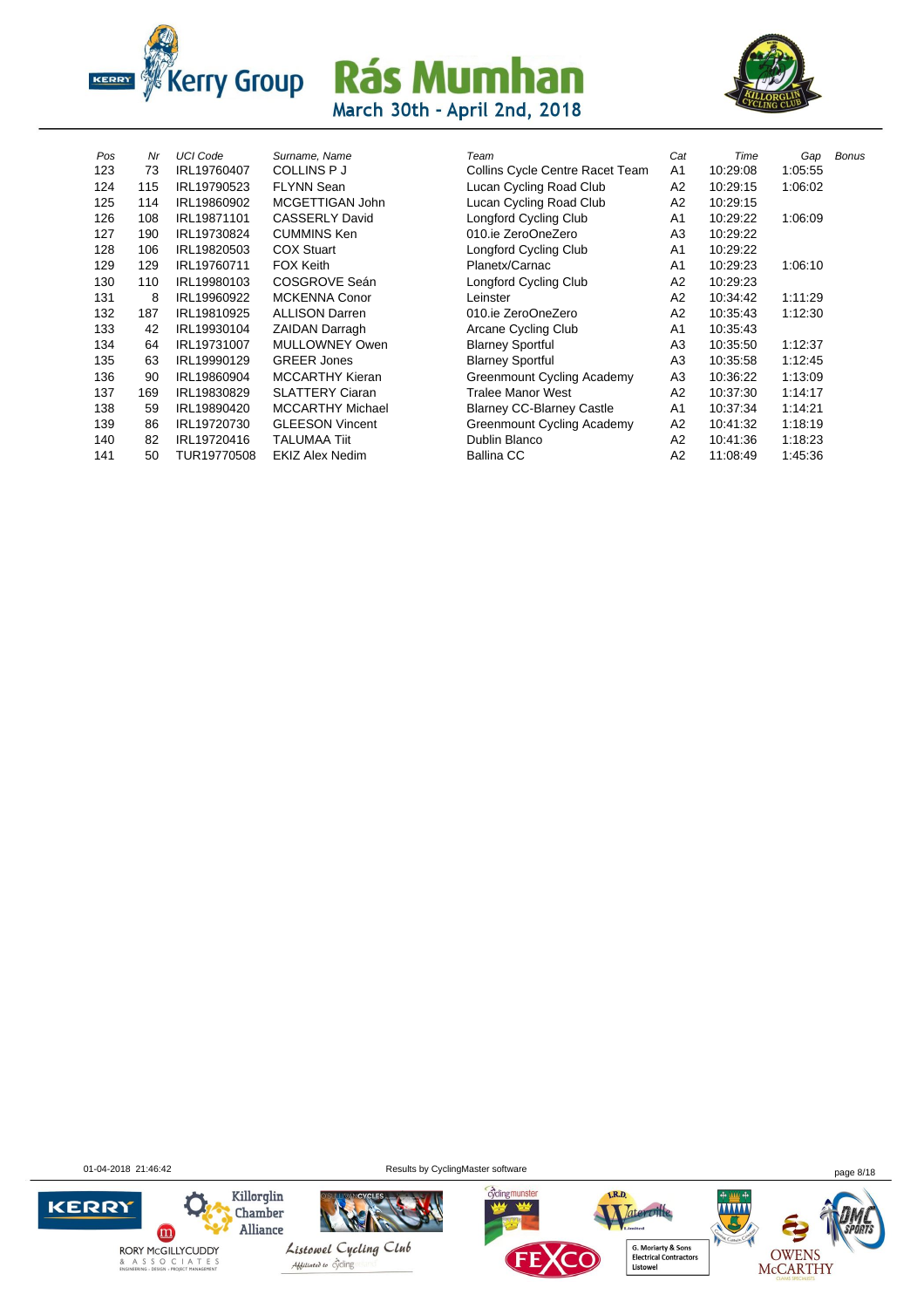



#### **Individual Classification by Time after Stage 3 : Valentia and South Kerry (April 1st) - S2 Category**

| Pos              | Nr  | <b>UCI Code</b> | Surname, Name             | Team                               | Cat            | Time     | Gap     | <b>Bonus</b> |
|------------------|-----|-----------------|---------------------------|------------------------------------|----------------|----------|---------|--------------|
| $\mathbf{1}$     | 153 | IRL19951213     | <b>DWYER Cian</b>         | <b>Team Gerard/DHL</b>             | A <sub>2</sub> | 9:31:46  |         |              |
| $\mathbf 2$      | 53  | IRL19780401     | <b>CANTY Jeremy</b>       | <b>Bandon CC</b>                   | A2             | 9:31:46  |         |              |
| 3                | 97  | IRL19870319     | <b>TREACY Marcus</b>      | Killarney Cycling Club             | A2             | 9:41:55  | 10:09   |              |
| 4                | 81  | IRL19840117     | <b>LONGMORE Craig</b>     | Dublin Blanco                      | A2             | 9:42:57  | 11:11   |              |
| 5                | 77  | IRL19800530     | <b>FULLER Shane</b>       | De Ronde Van Cork                  | A2             | 9:47:26  | 15:40   |              |
| 6                | 93  | IRL19821001     | <b>ENGLISH Bernard</b>    | Joe Daly Orwell                    | A <sub>2</sub> | 9.52.31  | 20:45   |              |
| $\boldsymbol{7}$ | 100 | IRL19770228     | <b>CLIFFORD Patrick</b>   | <b>Killarney Cycling Club</b>      | A2             | 10:01:27 | 29:41   |              |
| 8                | 70  | IRL19821203     | <b>BRENNAN David</b>      | Castlebar CC                       | A2             | 10:04:19 | 32:33   |              |
| 9                | 45  | GER19900118     | <b>SCHMIDT Marcus</b>     | Arcane Cycling Club                | A <sub>3</sub> | 10:04:51 | 33:05   |              |
| 10               | 10  | IRL19971016     | <b>WHELAN Cillian</b>     | Leinster                           | A2             | 10:05:09 | 33:23   |              |
| 11               | 54  | IRL19760401     | <b>BAILEY Dan</b>         | Bandon CC                          | A2             | 10:07:13 | 35:27   |              |
| 12               | 124 | IRL19850508     | <b>CULLEN Raymond</b>     | <b>Panduit Carrick Wheelers CC</b> | A2             | 10:12:26 | 40:40   |              |
| 13               | 119 | IRL19790926     | CAHILL John               | Newcastle West CC                  | A <sub>3</sub> | 10:13:52 | 42:06   |              |
| 14               | 84  | IRL19881215     | <b>MCCOLGAN Peter</b>     | Dublin Blanco                      | A <sub>3</sub> | 10:13:58 | 42:12   |              |
| 15               | 49  | IRL19781108     | <b>CREIGHTON Damien</b>   | <b>Ballina CC</b>                  | A <sub>2</sub> | 10:18:15 | 46:29   |              |
| 16               | 137 | IRL19811005     | <b>CLEVERLEY Richard</b>  | Sliabh Luachra CC                  | A <sub>3</sub> | 10:19:34 | 47:48   |              |
| 17               | 139 | IRL19820912     | O'SULLIVAN John           | Sliabh Luachra CC                  | A <sub>3</sub> | 10:20:15 | 48:29   |              |
| 18               | 170 | IRL19800625     | O'SULLIVAN David          | <b>Tralee Manor West</b>           | A <sub>3</sub> | 10:20:15 |         |              |
| 19               | 189 | IRL19850427     | <b>KENNEDY Matthew</b>    | 010.ie ZeroOneZero                 | A2             | 10:20:23 | 48:37   |              |
| 20               | 94  | IRL19790821     | <b>SCANLON Graham</b>     | Joe Daly Orwell                    | A2             | 10:22:55 | 51:09   |              |
| 21               | 62  | IRL19740317     | <b>LAPIERRE Don</b>       | <b>Blarney Sportful</b>            | A2             | 10:22:58 | 51:12   |              |
| 22               | 175 | IRL19980402     | <b>LUKE Joel</b>          | <b>UCD Fitz Cycles</b>             | A <sub>3</sub> | 10:23:06 | 51:20   |              |
| 23               | 80  | IRL19631118     | <b>MURPHY Aj</b>          | De Ronde Van Cork                  | A <sub>3</sub> | 10:23:08 | 51:22   |              |
| 24               | 136 | IRL19820620     | O'NEILL Shane             | Sliabh Luachra CC                  | A2             | 10:23:13 | 51:27   |              |
| 25               | 75  | IRL19971206     | <b>MESKAUSKAS Arminas</b> | Collins Cycle Centre Racet Team    | A <sub>2</sub> | 10:24:49 | 53:03   |              |
| 26               | 79  | IRL19820525     | <b>SUTTON Edwin</b>       | De Ronde Van Cork                  | A2             | 10:25:22 | 53:36   |              |
| 27               | 115 | IRL19790523     | <b>FLYNN Sean</b>         | Lucan Cycling Road Club            | A2             | 10:29:15 | 57:29   |              |
| 28               | 114 | IRL19860902     | MCGETTIGAN John           | Lucan Cycling Road Club            | A <sub>2</sub> | 10:29:15 |         |              |
| 29               | 190 | IRL19730824     | <b>CUMMINS Ken</b>        | 010.ie ZeroOneZero                 | A <sub>3</sub> | 10:29:22 | 57:36   |              |
| 30               | 110 | IRL19980103     | COSGROVE Seán             | Longford Cycling Club              | A <sub>2</sub> | 10:29:23 | 57:37   |              |
| 31               | 8   | IRL19960922     | <b>MCKENNA Conor</b>      | Leinster                           | A2             | 10:34:42 | 1:02:56 |              |
| 32               | 187 | IRL19810925     | <b>ALLISON Darren</b>     | 010.ie ZeroOneZero                 | A2             | 10:35:43 | 1:03:57 |              |
| 33               | 64  | IRL19731007     | MULLOWNEY Owen            | <b>Blarney Sportful</b>            | A <sub>3</sub> | 10:35:50 | 1:04:04 |              |
| 34               | 63  | IRL19990129     | <b>GREER Jones</b>        | <b>Blarney Sportful</b>            | A <sub>3</sub> | 10:35:58 | 1:04:12 |              |
| 35               | 90  | IRL19860904     | <b>MCCARTHY Kieran</b>    | Greenmount Cycling Academy         | A <sub>3</sub> | 10:36:22 | 1:04:36 |              |
| 36               | 169 | IRL19830829     | <b>SLATTERY Ciaran</b>    | <b>Tralee Manor West</b>           | A2             | 10:37:30 | 1:05:44 |              |
| 37               | 86  | IRL19720730     | <b>GLEESON Vincent</b>    | Greenmount Cycling Academy         | A2             | 10:41:32 | 1.09.46 |              |
| 38               | 82  | IRL19720416     | <b>TALUMAA Tiit</b>       | Dublin Blanco                      | A2             | 10:41:36 | 1:09:50 |              |
| 39               | 50  | TUR19770508     | <b>EKIZ Alex Nedim</b>    | <b>Ballina CC</b>                  | A2             | 11:08:49 | 1:37:03 |              |

01-04-2018 21:46:42 Results by CyclingMaster software page 9/18

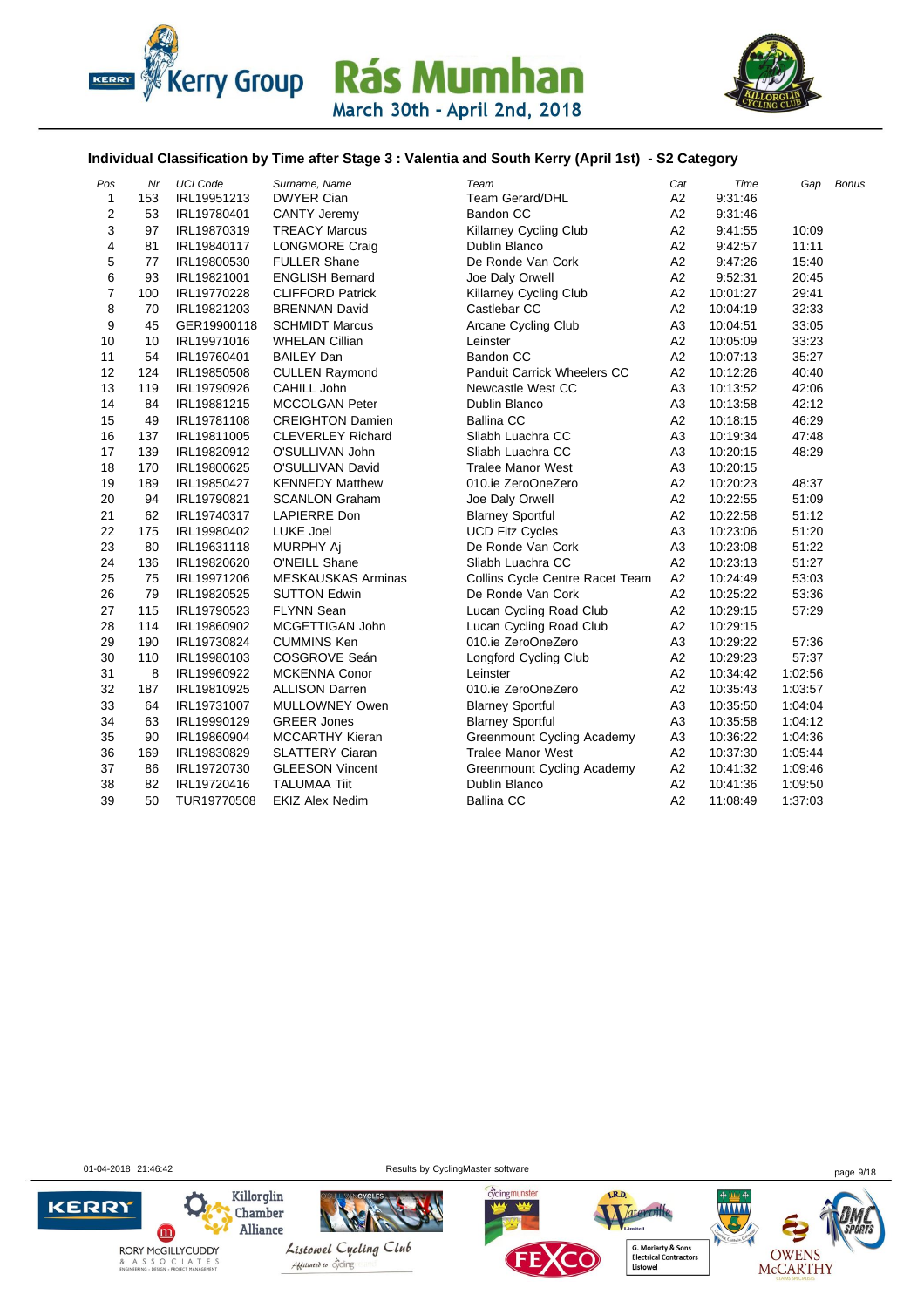



#### **Young Riders Result Stage 3 : Valentia and South Kerry (April 1st)**

| Pos            | Nr  | <b>UCI Code</b> | Surname, Name             | Team                            | Time    | Gap        |
|----------------|-----|-----------------|---------------------------|---------------------------------|---------|------------|
| 1              | 3   | IRL19971107     | <b>TRULOCK Dermot</b>     | Team Ireland Development Squad  | 4:04:06 |            |
| $\overline{2}$ | 2   | IRL19970203     | <b>MCDUNPHY Conn</b>      | Team Ireland Development Squad  | 4:04:06 |            |
| 3              | 18  | GBR19960515     | <b>HAYWARD Oliver</b>     | Rhino Velo Race Team            | 4:04:06 |            |
| 4              | 37  | NED19971022     | <b>RIJK Dorus de</b>      | <b>West Frisia</b>              | 4:04:06 |            |
| 5              | 4   | IRL19980208     | <b>MCCANN Conor</b>       | Team Ireland Development Squad  | 4:04:37 | 0:31       |
| 6              | 6   | IRL19960924     | <b>RYAN Fintan</b>        | Leinster                        | 4:05:10 | 1:04       |
| $\overline{7}$ | 167 | IRL19960317     | <b>DALY Cormac</b>        | <b>Tralee Manor West</b>        | 4:05:10 | 1:04       |
| 8              | 154 | IRL19971112     | <b>MOORE Sean</b>         | <b>Team Gerard/DHL</b>          | 4:05:52 | 1:46       |
| 9              | 121 | IRL19961003     | <b>BLANCHFIELD Jamie</b>  | Panduit Carrick Wheelers CC     | 4:05:59 | 1:53       |
| 10             | 99  | IRL19961113     | <b>KISSANE Conor</b>      | <b>Killarney Cycling Club</b>   | 4:06:13 | 2:07       |
| 11             | 5   | IRL19990212     | <b>CORKERY Dillon</b>     | Team Ireland Development Squad  | 4:07:46 | 3:40       |
| 12             | 36  | NED19971201     | <b>GROOT Tim</b>          | <b>West Frisia</b>              | 4:09:27 | 5:21       |
| 13             | 155 | IRL19970310     | <b>SUTCLIFFE Cian</b>     | <b>Team Gerard/DHL</b>          | 4:13:44 | 9:38       |
| 14             | 171 | IRL19970920     | <b>MURNANE Conor</b>      | <b>UCD Fitz Cycles</b>          | 4:13:44 | 9:38       |
| 15             | 69  | IRL19960122     | <b>BRODY David</b>        | Castlebar CC                    | 4:13:44 | 9:38       |
| 16             | 26  | GBR19990922     | <b>CORBETT William</b>    | Ribble Pro Cycling              | 4:14:16 | 10:10      |
| 17             | 164 | IRL19990119     | <b>SMITH Luke</b>         | Viner/Caremark/Pactimo          | 4:19:33 | 15:27      |
| 18             | 23  | GBR19990523     | <b>HILL Joe</b>           | Surrey League Team              | 4:19:33 | 15:27      |
| 19             | 12  | GBR19971001     | <b>KIRBY Laurence</b>     | Active Edge Race Team           | 4:21:55 | 17:49      |
| 20             | 174 | GRE19980714     | <b>KYRIAKIDIS Ioannis</b> | <b>UCD Fitz Cycles</b>          | 4:24:58 | 20:52      |
| 21             | 128 | IRL19981227     | <b>KEARNEY Aaron</b>      | Planetx/Carnac                  | 4:26:26 | 22:20      |
| 22             | 63  | IRL19990129     | <b>GREER Jones</b>        | <b>Blarney Sportful</b>         | 4:30:03 | 25:57      |
| 23             | 41  | IRL19980702     | <b>GRENNELL Andre</b>     | <b>Arcane Cycling Club</b>      | 4:30:03 | 25:57      |
| 24             | 10  | IRL19971016     | <b>WHELAN Cillian</b>     | Leinster                        | 4:33:14 | 29:08      |
| 25             | 75  | IRL19971206     | <b>MESKAUSKAS Arminas</b> | Collins Cycle Centre Racet Team | 4:34:33 | 30:27      |
| 26             | 175 | IRL19980402     | LUKE Joel                 | <b>UCD Fitz Cycles</b>          | 4:39:03 | 34:57      |
| 27             | 110 | IRL19980103     | COSGROVE Seán             | Longford Cycling Club           | 4:39:03 | 34:57      |
| 28             | 8   | IRL19960922     | <b>MCKENNA Conor</b>      | Leinster                        | 4:51:22 | 47:16      |
|                | 9   | IRL19990628     | <b>CALDWELL Jack</b>      | Leinster                        |         | <b>DNF</b> |
|                | 123 | IRL19971021     | <b>SPARROW Matthew</b>    | Panduit Carrick Wheelers CC     |         | <b>DNF</b> |
|                | 152 | IRL19980703     | <b>YOUNG Reece</b>        | <b>Team Gerard/DHL</b>          |         | <b>DNF</b> |
|                | 173 | IRL19961020     | <b>MCGREEHAN Nathan</b>   | <b>UCD Fitz Cycles</b>          |         | <b>DNF</b> |

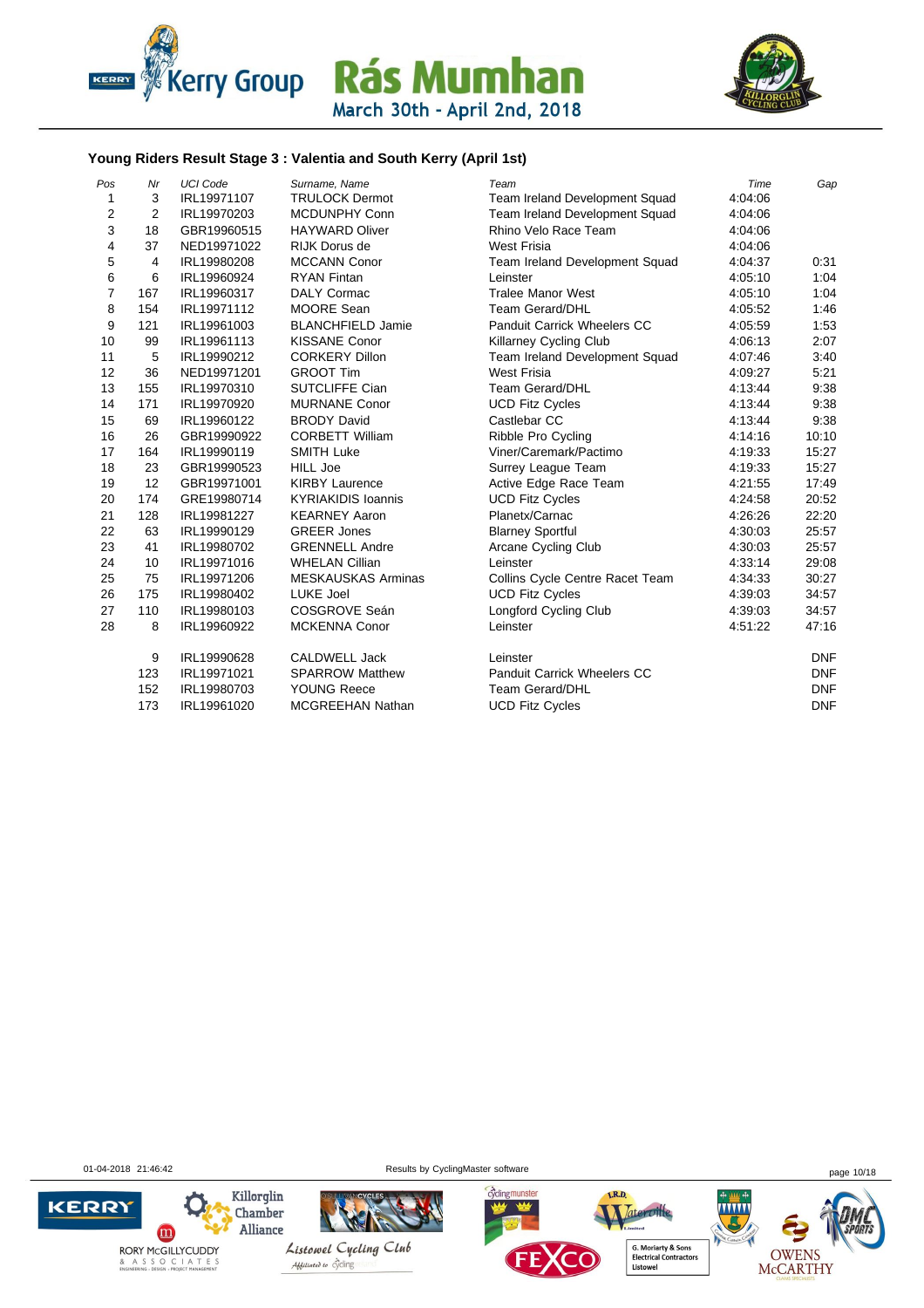



#### **Young Riders Classification after Stage 3 : Valentia and South Kerry (April 1st)**

| Pos            | Nr  | <b>UCI Code</b> | Surname, Name             | Team                               | Time     | Gap     |
|----------------|-----|-----------------|---------------------------|------------------------------------|----------|---------|
| 1              | 2   | IRL19970203     | <b>MCDUNPHY Conn</b>      | Team Ireland Development Squad     | 9:23:22  |         |
| 2              | 3   | IRL19971107     | <b>TRULOCK Dermot</b>     | Team Ireland Development Squad     | 9:23:29  | 0:07    |
| 3              | 37  | NED19971022     | RIJK Dorus de             | West Frisia                        | 9:23:36  | 0:14    |
| 4              | 18  | GBR19960515     | <b>HAYWARD Oliver</b>     | Rhino Velo Race Team               | 9:23:36  | 0:14    |
| 5              | 4   | IRL19980208     | <b>MCCANN Conor</b>       | Team Ireland Development Squad     | 9:24:03  | 0:41    |
| 6              | 6   | IRL19960924     | <b>RYAN Fintan</b>        | Leinster                           | 9:24:40  | 1:18    |
| $\overline{7}$ | 5   | IRL19990212     | <b>CORKERY Dillon</b>     | Team Ireland Development Squad     | 9:27:12  | 3:50    |
| 8              | 167 | IRL19960317     | <b>DALY Cormac</b>        | <b>Tralee Manor West</b>           | 9:27:38  | 4:16    |
| 9              | 121 | IRL19961003     | <b>BLANCHFIELD Jamie</b>  | <b>Panduit Carrick Wheelers CC</b> | 9:28:16  | 4:54    |
| 10             | 99  | IRL19961113     | <b>KISSANE Conor</b>      | <b>Killarney Cycling Club</b>      | 9:28:41  | 5:19    |
| 11             | 36  | NED19971201     | <b>GROOT Tim</b>          | West Frisia                        | 9:31:55  | 8:33    |
| 12             | 69  | IRL19960122     | <b>BRODY David</b>        | Castlebar CC                       | 9:33:14  | 9:52    |
| 13             | 155 | IRL19970310     | <b>SUTCLIFFE Cian</b>     | <b>Team Gerard/DHL</b>             | 9:36:12  | 12:50   |
| 14             | 171 | IRL19970920     | <b>MURNANE Conor</b>      | <b>UCD Fitz Cycles</b>             | 9:36:29  | 13:07   |
| 15             | 154 | IRL19971112     | <b>MOORE Sean</b>         | Team Gerard/DHL                    | 9:37:54  | 14:32   |
| 16             | 164 | IRL19990119     | <b>SMITH Luke</b>         | Viner/Caremark/Pactimo             | 9:38:59  | 15:37   |
| 17             | 12  | GBR19971001     | <b>KIRBY Laurence</b>     | Active Edge Race Team              | 9:44:23  | 21:01   |
| 18             | 26  | GBR19990922     | <b>CORBETT William</b>    | Ribble Pro Cycling                 | 9:46:24  | 23:02   |
| 19             | 174 | GRE19980714     | <b>KYRIAKIDIS Ioannis</b> | <b>UCD Fitz Cycles</b>             | 9:47:43  | 24:21   |
| 20             | 128 | IRL19981227     | <b>KEARNEY Aaron</b>      | Planetx/Carnac                     | 9:48:54  | 25:32   |
| 21             | 23  | GBR19990523     | <b>HILL Joe</b>           | Surrey League Team                 | 9:49:16  | 25:54   |
| 22             | 10  | IRL19971016     | <b>WHELAN Cillian</b>     | Leinster                           | 10:05:09 | 41:47   |
| 23             | 41  | IRL19980702     | <b>GRENNELL Andre</b>     | Arcane Cycling Club                | 10:20:15 | 56:53   |
| 24             | 175 | IRL19980402     | LUKE Joel                 | <b>UCD Fitz Cycles</b>             | 10:23:06 | 59:44   |
| 25             | 75  | IRL19971206     | <b>MESKAUSKAS Arminas</b> | Collins Cycle Centre Racet Team    | 10:24:49 | 1.01.27 |
| 26             | 110 | IRL19980103     | COSGROVE Seán             | Longford Cycling Club              | 10:29:23 | 1:06:01 |
| 27             | 8   | IRL19960922     | <b>MCKENNA Conor</b>      | Leinster                           | 10:34:42 | 1:11:20 |
| 28             | 63  | IRL19990129     | <b>GREER Jones</b>        | <b>Blarney Sportful</b>            | 10:35:58 | 1:12:36 |

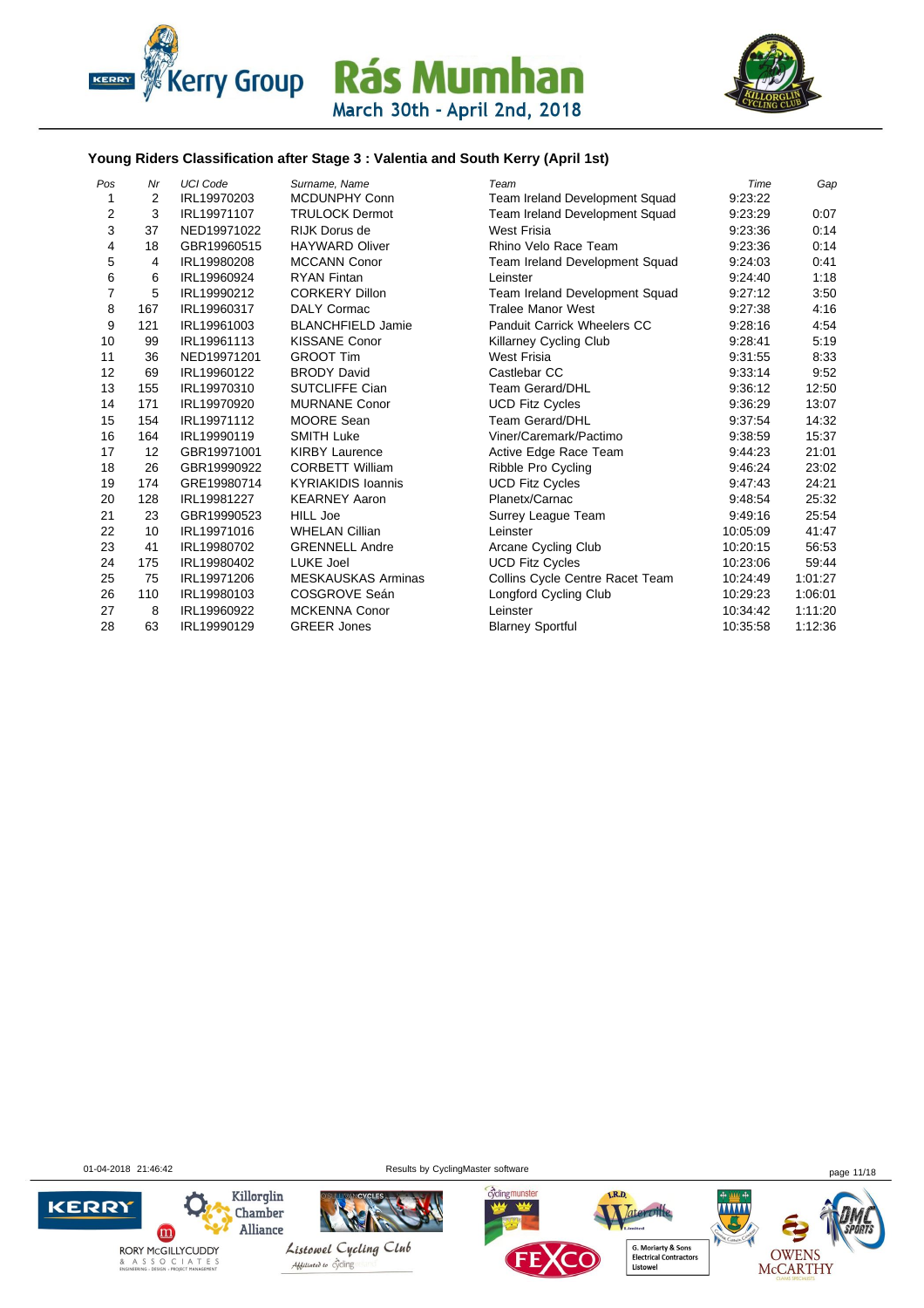



#### **Mountains Classification - Stage 3 : Valentia and South Kerry (April 1st)**

#### **Kilurley - cat 2**

| Pos            | Nr               | <b>UCI Code</b>         | Surname, Name            | Team                                  | Points         |
|----------------|------------------|-------------------------|--------------------------|---------------------------------------|----------------|
| 1              | 2                | IRL19970203             | <b>MCDUNPHY Conn</b>     | <b>Team Ireland Development Squad</b> | 15             |
| $\overline{2}$ | 69               | IRL19960122             | <b>BRODY David</b>       | Castlebar CC                          | 11             |
| 3              | 1                | IRL19940308             | <b>MCKENNA Sean</b>      | Team Ireland Development Squad        | 8              |
| $\overline{4}$ | 99               | IRL19961113             | <b>KISSANE Conor</b>     | Killarney Cycling Club                | 6              |
| 5              | 36               | NED19971201             | <b>GROOT Tim</b>         | <b>West Frisia</b>                    | 5              |
|                | Valentia - cat 2 |                         |                          |                                       |                |
| Pos            | Mr               | <b>UCI Code</b>         | Surname, Name            | Team                                  | Points         |
| 1              | $\overline{2}$   | IRL19970203             | MCDUNPHY Conn            | Team Ireland Development Squad        | 15             |
| $\overline{2}$ | 121              | IRL19961003             | <b>BLANCHFIELD Jamie</b> | <b>Panduit Carrick Wheelers CC</b>    | 11             |
| 3              | 69               | IRL19960122             | <b>BRODY David</b>       | Castlebar CC                          | 8              |
| 4              | 142              | IRL19900817             | <b>LAVERY Philip</b>     | Strata3-Velorevolution Cycling Team   | 6              |
| 5              | 37               | NED19971022             | RIJK Dorus de            | <b>West Frisia</b>                    | 5              |
|                | Raheens - cat 3  |                         |                          |                                       |                |
| Pos            | Mr               | <b>UCI Code</b>         | Surname, Name            | Team                                  | Points         |
| 1              | 142              | IRL19900817             | <b>LAVERY Philip</b>     | Strata3-Velorevolution Cycling Team   | 10             |
| $\overline{2}$ | 178              | GBR19940109             | <b>JOBBER James</b>      | Geraghty's-Cora Droma Rúisc           | $\overline{7}$ |
| 3              | $\overline{2}$   | IRL19970203             | <b>MCDUNPHY Conn</b>     | Team Ireland Development Squad        | 5              |
| 4              | 36               | NED19971201             | <b>GROOT Tim</b>         | <b>West Frisia</b>                    | 4              |
|                |                  | Coom an Easpaig - cat 1 |                          |                                       |                |
| Pos            | Mr               | <b>UCI Code</b>         | Surname, Name            | Team                                  | Points         |
| 1              | 142              | IRL19900817             | <b>LAVERY Philip</b>     | Strata3-Velorevolution Cycling Team   | 20             |
| $\overline{2}$ | 14               | GBR19940304             | <b>ATKINS Toby</b>       | Active Edge Race Team                 | 15             |
| 3              | $\overline{2}$   | IRL19970203             | <b>MCDUNPHY Conn</b>     | Team Ireland Development Squad        | 11             |
| $\overline{4}$ | 37               | NED19971022             | <b>RIJK Dorus de</b>     | <b>West Frisia</b>                    | 8              |
| 5              | 3                | IRL19971107             | <b>TRULOCK Dermot</b>    | Team Ireland Development Squad        | 6              |
| 6              | 176              | GBR19940424             | <b>CLARKE Matthew</b>    | Geraghty's-Cora Droma Rúisc           | 5              |
|                | The Glen - cat 2 |                         |                          |                                       |                |
| Pos            | Nr               | <b>UCI Code</b>         | Surname, Name            | Team                                  | Points         |
| 1              | 142              | IRL19900817             | <b>LAVERY Philip</b>     | Strata3-Velorevolution Cycling Team   | 15             |
| $\overline{2}$ | 3                | IRL19971107             | <b>TRULOCK Dermot</b>    | Team Ireland Development Squad        | 11             |
| 3              | 37               | NED19971022             | RIJK Dorus de            | <b>West Frisia</b>                    | 8              |
| 4              | 14               | GBR19940304             | <b>ATKINS Toby</b>       | Active Edge Race Team                 | 6              |
| 5              | $\overline{2}$   | IRL19970203             | <b>MCDUNPHY Conn</b>     | Team Ireland Development Squad        | 5              |
|                |                  |                         |                          |                                       |                |

#### **Mountains Classification after Stage 3 : Valentia and South Kerry (April 1st)**

| Pos | Nr  | <b>UCI</b> Code | Surname, Name             | Team                                | Points |
|-----|-----|-----------------|---------------------------|-------------------------------------|--------|
| 1   | 142 | IRL19900817     | <b>LAVERY Philip</b>      | Strata3-Velorevolution Cycling Team | 51     |
| 2   | 2   | IRL19970203     | MCDUNPHY Conn             | Team Ireland Development Squad      | 51     |
| 3   | 1   | IRL19940308     | MCKENNA Sean              | Team Ireland Development Squad      | 40     |
| 4   | 20  | GBR19951109     | <b>FERGUSON Callum</b>    | Rhino Velo Race Team                | 27     |
| 5   | 99  | IRL19961113     | <b>KISSANE Conor</b>      | Killarney Cycling Club              | 24     |
| 6   | 178 | GBR19940109     | <b>JOBBER James</b>       | Geraghty's-Cora Droma Rúisc         | 23     |
| 7   | 37  | NED19971022     | RIJK Dorus de             | West Frisia                         | 21     |
| 8   | 14  | GBR19940304     | <b>ATKINS Toby</b>        | Active Edge Race Team               | 21     |
| 9   | 69  | IRL19960122     | <b>BRODY David</b>        | Castlebar CC                        | 19     |
| 10  | 143 | IRL19890425     | DAVENPORT James           | Strata3-Velorevolution Cycling Team | 19     |
| 11  | 3   | IRL19971107     | <b>TRULOCK Dermot</b>     | Team Ireland Development Squad      | 17     |
| 12  | 96  | IRL19860814     | <b>MAES Richard</b>       | Killarney Cycling Club              | 17     |
| 13  | 39  | NED19900117     | <b>SWEERING Harry</b>     | West Frisia                         | 15     |
| 14  | 121 | IRL19961003     | <b>BLANCHFIELD Jamie</b>  | Panduit Carrick Wheelers CC         | 11     |
| 15  | 29  | GBR19940104     | <b>LUHRS Alex</b>         | Ribble Pro Cycling                  | 11     |
| 16  | 16  | GBR19850917     | <b>GARTHWAITE Matthew</b> | Rhino Velo Race Team                | 10     |
| 17  | 36  | NED19971201     | <b>GROOT Tim</b>          | West Frisia                         | 9      |

01-04-2018 21:46:42 Results by CyclingMaster software page 12/18

cyclingmunster





LR.D.

G. Moriarty & Sons<br>Electrical Contractors<br>Listowel

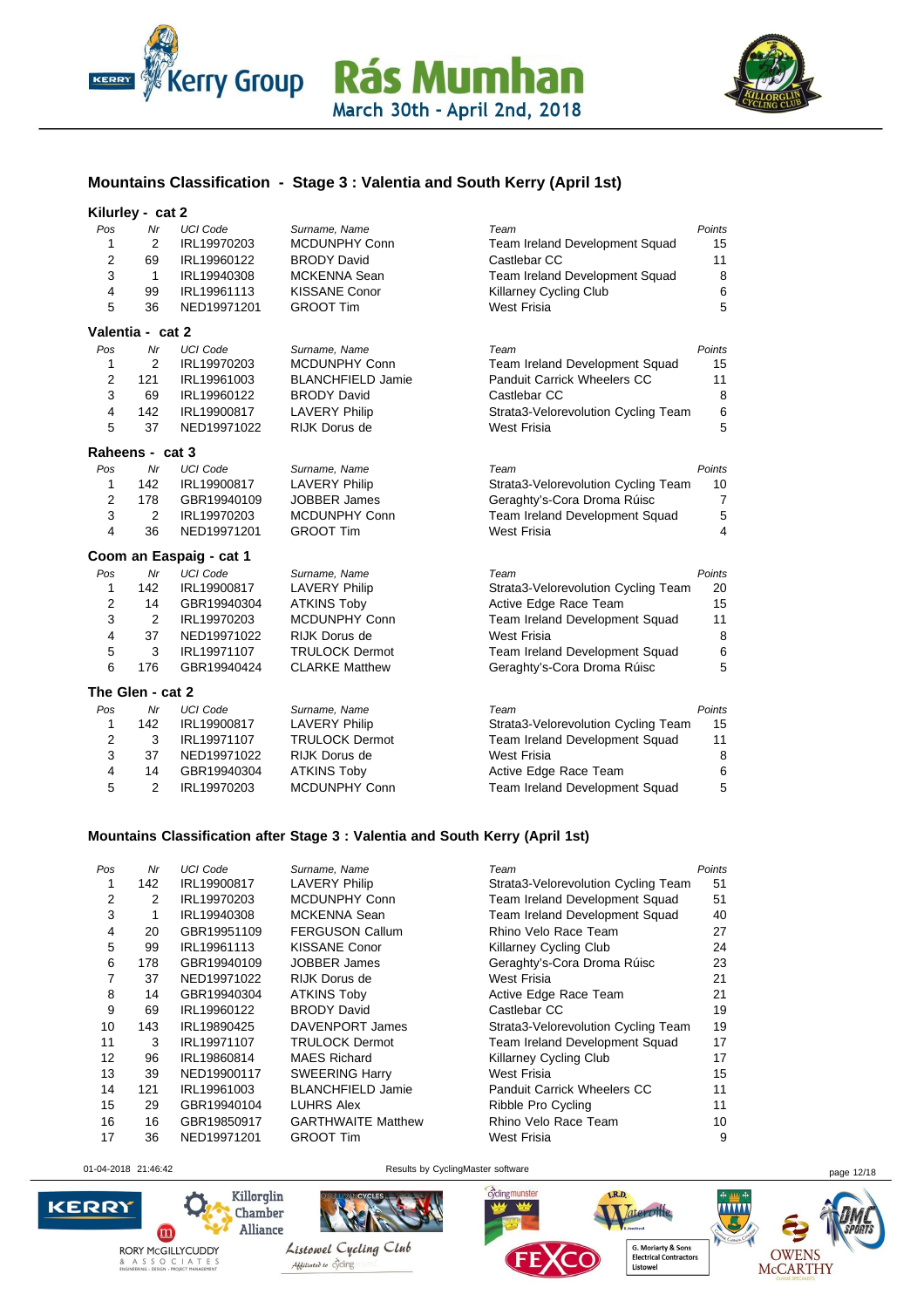



| Pos | Nr  | <b>UCI Code</b> |
|-----|-----|-----------------|
|     |     |                 |
| 18  | 176 | GBR19940424     |
| 19  | 162 | ITA19930904     |
| 20  | 181 | IRL19810608     |
| 21  | 4   | IRL19980208     |
| 22  | 38  | NED19941223     |
| 23  | 6   | IRL19960924     |
| 24  | 167 | IRL19960317     |
| 25  | 164 | IRI 19990119    |
| 26  | 17  | GBR19940331     |
| 27  | 163 | IRL19930216     |
|     |     |                 |

| Surname, Name          | Team                           | Points |
|------------------------|--------------------------------|--------|
| <b>CLARKE Matthew</b>  | Geraghty's-Cora Droma Rúisc    | 5      |
| <b>CIGALA Matteo</b>   | Viner/Caremark/Pactimo         | 5      |
| <b>MEANEY Richard</b>  | <b>Westport Covey Wheelers</b> | 5      |
| <b>MCCANN Conor</b>    | Team Ireland Development Squad | 5      |
| <b>OTTENBROS Joury</b> | West Frisia                    | 4      |
| <b>RYAN Fintan</b>     | Leinster                       | 4      |
| <b>DALY Cormac</b>     | <b>Tralee Manor West</b>       | 3      |
| <b>SMITH Luke</b>      | Viner/Caremark/Pactimo         | 3      |
| <b>VICKERS Kirk</b>    | Rhino Velo Race Team           | 3      |
| <b>HENNEBRY Conor</b>  | Viner/Caremark/Pactimo         | 2      |

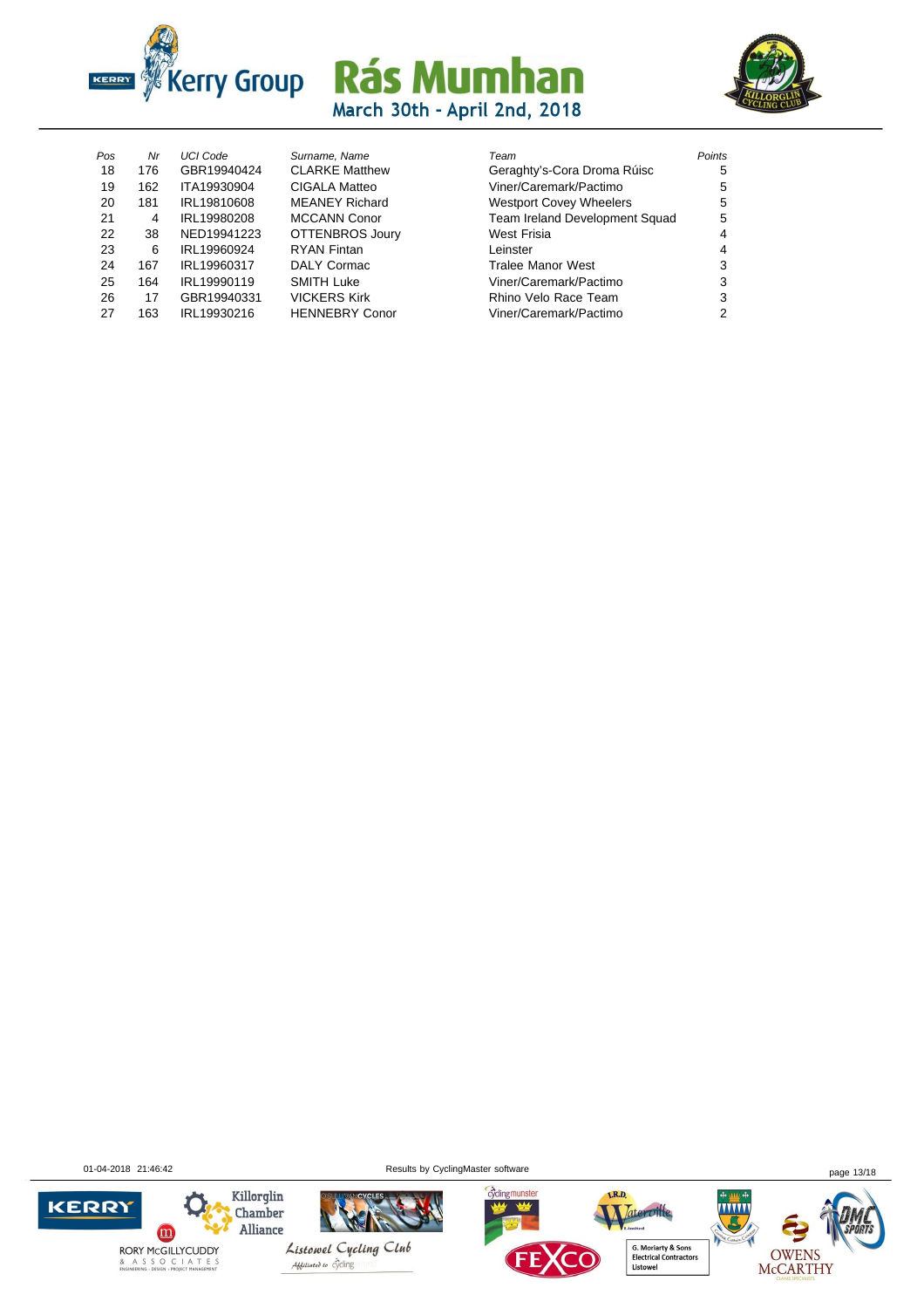



#### **Points Classification after Stage 3 : Valentia and South Kerry (April 1st)**

| Pos            | Nr  | Name                      | Team     | $\mathbf{1}$   | $\overline{c}$ | 3              | Total          |
|----------------|-----|---------------------------|----------|----------------|----------------|----------------|----------------|
| 1              | 163 | <b>HENNEBRY Conor</b>     | Viner    | 11             |                | 15             | 26             |
| $\overline{2}$ | 162 | <b>CIGALA Matteo</b>      | Viner    | 9              | 13             |                | 22             |
| 3              | 14  | <b>ATKINS Toby</b>        | Act.Edge | 13             |                | 6              | 19             |
| 4              | 2   | <b>MCDUNPHY Conn</b>      | IRL Dev. |                | 7              | 9              | 16             |
| 5              | 29  | <b>LUHRS Alex</b>         | Ribble   | 15             |                |                | 15             |
| 6              | 40  | <b>BEEN Wouter</b>        | W.Frisia |                | 15             |                | 15             |
| $\overline{7}$ | 3   | <b>TRULOCK Dermot</b>     | IRL Dev. |                |                | 13             | 13             |
| 8              | 37  | RIJK Dorus de             | W.Frisia | 6              |                | $\overline{7}$ | 13             |
| 9              | 142 | <b>LAVERY Philip</b>      | Strata3  |                |                | 11             | 11             |
| 10             | 39  | <b>SWEERING Harry</b>     | W.Frisia |                | 11             |                | 11             |
| 11             | 16  | <b>GARTHWAITE Matthew</b> | Rhino    |                | 10             |                | 10             |
| 12             | 176 | <b>CLARKE Matthew</b>     | Geraghty |                |                | 10             | 10             |
| 13             | 17  | <b>VICKERS Kirk</b>       | Rhino    | 10             |                |                | 10             |
| 14             | 1   | <b>MCKENNA Sean</b>       | IRL Dev. |                | 9              |                | 9              |
| 15             | 18  | <b>HAYWARD Oliver</b>     | Rhino    |                |                | 8              | 8              |
| 16             | 165 | MCLAUGHLIN Ronan          | Viner    | 4              | 4              |                | 8              |
| 17             | 6   | <b>RYAN Fintan</b>        | Leinster | 8              |                |                | 8              |
| 18             | 143 | DAVENPORT James           | Strata3  |                | 8              |                | 8              |
| 19             | 5   | <b>CORKERY Dillon</b>     | IRL Dev. | $\overline{7}$ |                |                | $\overline{7}$ |
| 20             | 145 | <b>MURRAY Stephen</b>     | Strata3  |                | 6              |                | 6              |
| 21             | 178 | <b>JOBBER James</b>       | Geraghty |                |                | 5              | 5              |
| 22             | 4   | <b>MCCANN Conor</b>       | IRL Dev. | 5              |                |                | 5              |
| 23             | 20  | <b>FERGUSON Callum</b>    | Rhino    |                | 5              |                | 5              |
| 24             | 161 | LACEY Seán                | Viner    |                |                | 4              | 4              |

01-04-2018 21:46:42 Results by CyclingMaster software page 14/18

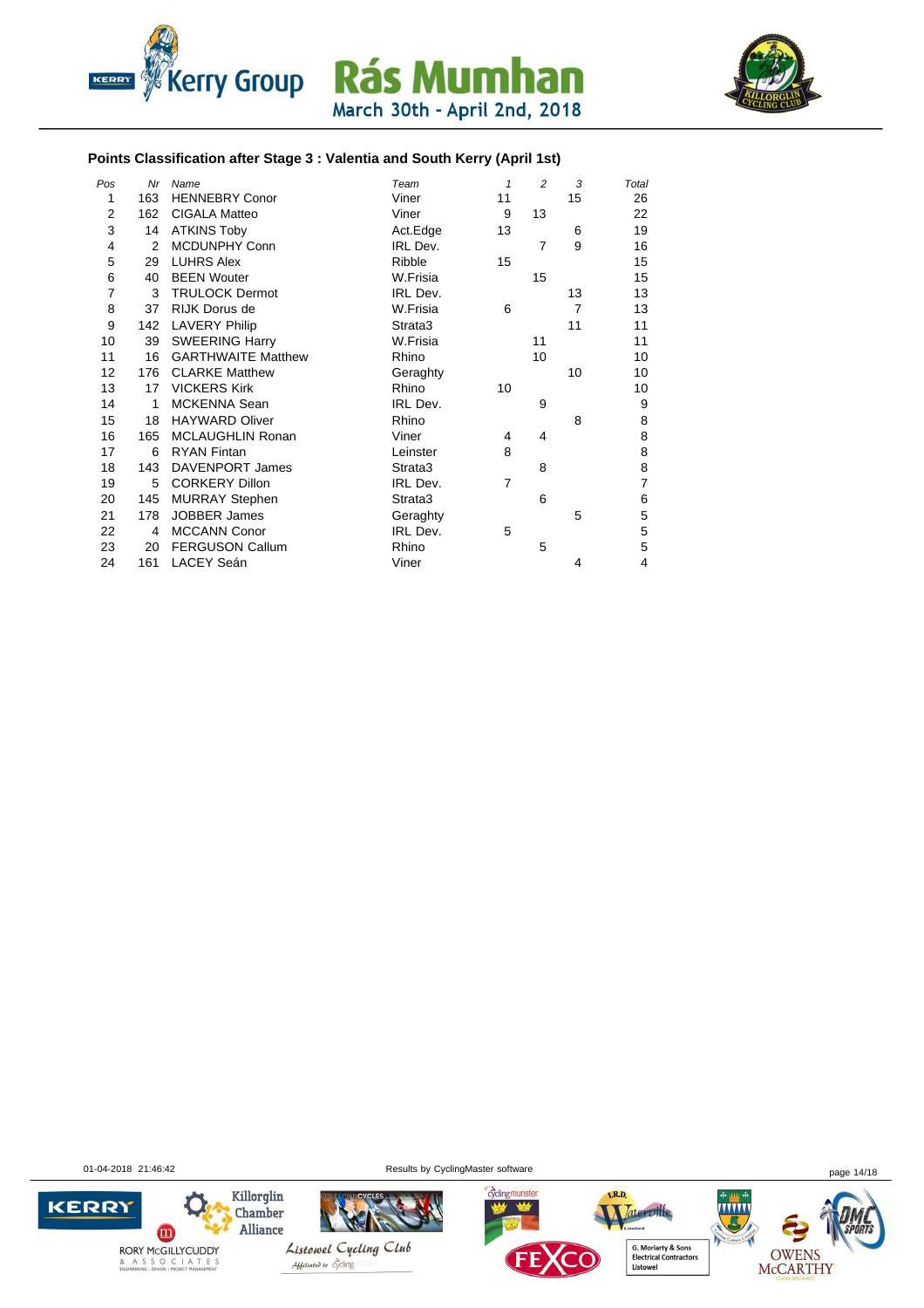



#### **Team Classification Stage 3 : Valentia and South Kerry (April 1st)**

| Pos            | Team                                |                 | Time     | Gap     |
|----------------|-------------------------------------|-----------------|----------|---------|
| $\mathbf{1}$   | Team Ireland Development Squad      | <b>IRL</b> Dev. | 12:12:49 |         |
| $\overline{2}$ | Viner/Caremark/Pactimo              | Viner           | 12:12:49 |         |
| 3              | Rhino Velo Race Team                | Rhino           | 12:14:26 | 1:37    |
| $\overline{4}$ | Strata3-Velorevolution Cycling Team | Strata3         | 12:19:57 | 7:08    |
| 5              | West Frisia                         | W.Frisia        | 12:22:51 | 10:02   |
| 6              | <b>Team Gerard/DHL</b>              | Gerard          | 12:24:28 | 11:39   |
| $\overline{7}$ | Killarney Cycling Club              | Kill.CC         | 12:25:07 | 12:18   |
| 8              | Surrey League Team                  | Surrey          | 12:28:44 | 15:55   |
| 9              | Zero BC                             | Zero            | 12:30:36 | 17:47   |
| 10             | <b>Panduit Carrick Wheelers CC</b>  | Carrick         | 12:31:37 | 18:48   |
| 11             | Ribble Pro Cycling                  | Ribble          | 12:33:09 | 20:20   |
| 12             | Geraghty's-Cora Droma Rúisc         | Geraghty        | 12:38:15 | 25:26   |
| 13             | Active Edge Race Team               | Act.Edge        | 12:39:45 | 26:56   |
| 14             | <b>Tralee Manor West</b>            | Tralee          | 12:40:11 | 27:22   |
| 15             | Castlebar CC                        | Castlebar       | 12:41:08 | 28:19   |
| 16             | <b>Blarney CC-Blarney Castle</b>    | Blarney         | 12:48:04 | 35:15   |
| 17             | <b>Ballina CC</b>                   | <b>Ballina</b>  | 12:53:01 | 40:12   |
| 18             | St Tiernans Cycling Club            | Tiernans        | 12:53:45 | 40:56   |
| 19             | Killarney Park Hotel                | Kill.PH         | 12:54:26 | 41:37   |
| 20             | Scott - Orwell Wheelers             | Scott-O         | 12:57:54 | 45:05   |
| 21             | Newcastle West CC                   | Newcastle       | 13:03:16 | 50:27   |
| 22             | Sliabh Luachra CC                   | Sliabh          | 13:09:24 | 56:35   |
| 23             | Leinster                            | Leinster        | 13:13:56 | 1:01:07 |
| 24             | <b>UCD Fitz Cycles</b>              | <b>UCD Fitz</b> | 13:17:45 | 1:04:56 |
| 25             | De Ronde Van Cork                   | Ronde           | 13:28:30 | 1:15:41 |
| 26             | Dublin Blanco                       | <b>Dublin</b>   | 13:30:45 | 1:17:56 |
| 27             | Lucan Cycling Road Club             | Lucan           | 13:31:09 | 1:18:20 |
| 28             | Planetx/Carnac                      | Carnac          | 13:32:54 | 1:20:05 |
| 29             | 010.je ZeroOneZero                  | 010.ie          | 13:35:43 | 1:22:54 |
| 30             | Collins Cycle Centre Racet Team     | Collins         | 13:38:32 | 1:25:43 |
| 31             | Joe Daly Orwell                     | Orwell          | 13:48:09 | 1:35:20 |
| 32             | <b>Blarney Sportful</b>             | Blarn.Sp        | 13:48:16 | 1:35:27 |
| 33             | Arcane Cycling Club                 | Arcane          | 13:51:29 | 1:38:40 |
| 34             | Longford Cycling Club               | Longford        | 13:57:16 | 1:44:27 |

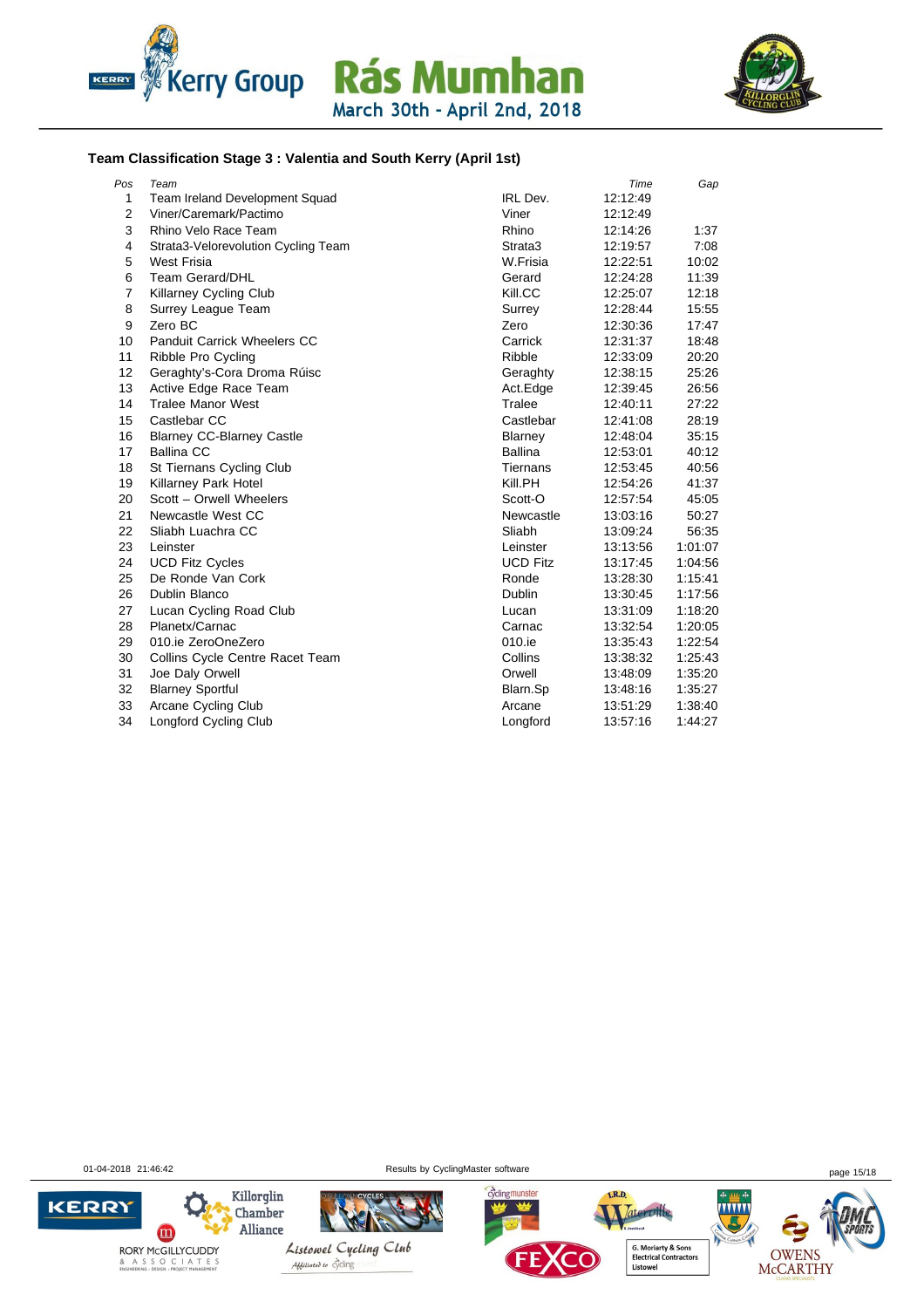



#### **General Team Classification after Stage 3 : Valentia and South Kerry (April 1st)**

| Pos            | Team                                  |                 | Time     | Gap     |
|----------------|---------------------------------------|-----------------|----------|---------|
| $\mathbf{1}$   | Viner/Caremark/Pactimo                | Viner           | 28:09:33 |         |
| $\overline{2}$ | <b>Team Ireland Development Squad</b> | IRL Dev.        | 28:09:38 | 0:05    |
| 3              | Rhino Velo Race Team                  | Rhino           | 28:11:14 | 1:41    |
| 4              | Strata3-Velorevolution Cycling Team   | Strata3         | 28:16:52 | 7:19    |
| 5              | West Frisia                           | W.Frisia        | 28:18:24 | 8:51    |
| 6              | Surrey League Team                    | Surrey          | 28:27:14 | 17:41   |
| $\overline{7}$ | <b>Team Gerard/DHL</b>                | Gerard          | 28:28:50 | 19:17   |
| 8              | <b>Killarney Cycling Club</b>         | Kill.CC         | 28:32:29 | 22:56   |
| 9              | Zero BC                               | Zero            | 28:38:00 | 28:27   |
| 10             | Panduit Carrick Wheelers CC           | Carrick         | 28:38:50 | 29:17   |
| 11             | Ribble Pro Cycling                    | Ribble          | 28:46:57 | 37:24   |
| 12             | Castlebar CC                          | Castlebar       | 29:00:09 | 50:36   |
| 13             | Geraghty's-Cora Droma Rúisc           | Geraghty        | 29:00:10 | 50:37   |
| 14             | Killarney Park Hotel                  | Kill.PH         | 29:01:50 | 52:17   |
| 15             | Active Edge Race Team                 | Act.Edge        | 29:07:17 | 57:44   |
| 16             | <b>Ballina CC</b>                     | Ballina         | 29:09:35 | 1:00:02 |
| 17             | <b>Tralee Manor West</b>              | Tralee          | 29:12:17 | 1:02:44 |
| 18             | Leinster                              | Leinster        | 29:27:59 | 1:18:26 |
| 19             | <b>Blarney CC-Blarney Castle</b>      | Blarney         | 29:34:35 | 1:25:02 |
| 20             | St Tiernans Cycling Club              | Tiernans        | 29:34:41 | 1:25:08 |
| 21             | Scott - Orwell Wheelers               | Scott-O         | 29:36:06 | 1:26:33 |
| 22             | Newcastle West CC                     | Newcastle       | 29:46:28 | 1:36:55 |
| 23             | <b>UCD Fitz Cycles</b>                | <b>UCD Fitz</b> | 29.47.18 | 1:37:45 |
| 24             | Planetx/Carnac                        | Carnac          | 30:01:19 | 1:51:46 |
| 25             | Joe Daly Orwell                       | Orwell          | 30:05:07 | 1:55:34 |
| 26             | Sliabh Luachra CC                     | Sliabh          | 30:05:18 | 1:55:45 |
| 27             | Lucan Cycling Road Club               | Lucan           | 30:06:17 | 1.56:44 |
| 28             | De Ronde Van Cork                     | Ronde           | 30:07:31 | 1:57:58 |
| 29             | Dublin Blanco                         | Dublin          | 30:38:31 | 2:28:58 |
| 30             | Collins Cycle Centre Racet Team       | Collins         | 30:41:27 | 2:31:54 |
| 31             | Arcane Cycling Club                   | Arcane          | 31:00:49 | 2:51:16 |
| 32             | 010.ie ZeroOneZero                    | 010.ie          | 31:06:35 | 2:57:02 |
| 33             | <b>Blarney Sportful</b>               | Blarn.Sp        | 31:12:04 | 3:02:31 |
| 34             | Longford Cycling Club                 | Longford        | 31:17:39 | 3:08:06 |

01-04-2018 21:46:42 Results by CyclingMaster software page 16/18

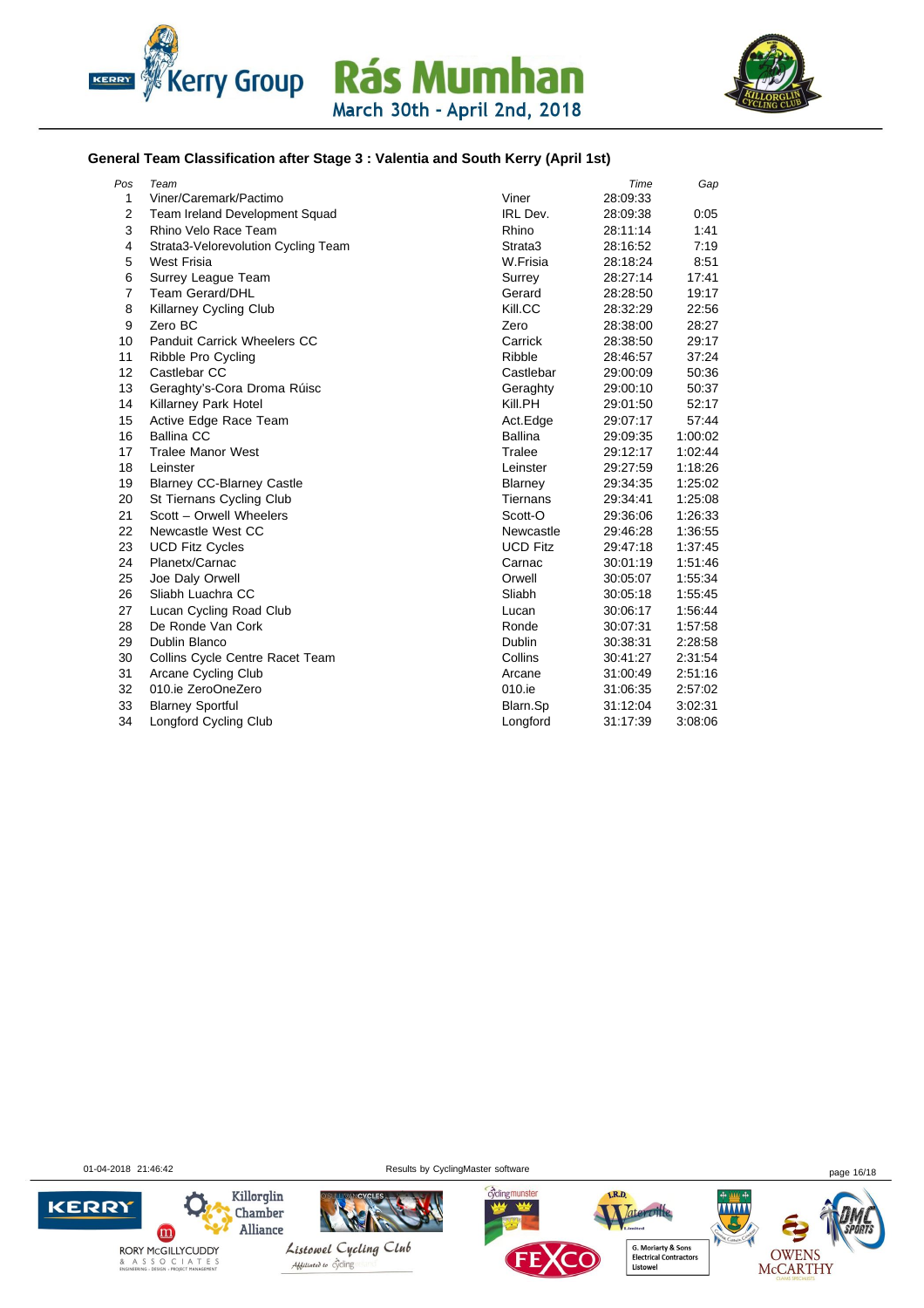



#### **Order of Team Cars - Stage 4 : Killorglin and Beaufort (April 2nd)**

| Order | teamNr         | Team                                | Abr<br>Nation   |
|-------|----------------|-------------------------------------|-----------------|
| 1     | 33             | Viner/Caremark/Pactimo              | Viner           |
| 2     | 3              | Active Edge Race Team               | Act.Edge        |
| 3     | 1              | Team Ireland Development Squad      | IRL Dev.        |
| 4     | 4              | Rhino Velo Race Team                | Rhino           |
| 5     | 29             | Strata3-Velorevolution Cycling Team | Strata3         |
| 6     | 36             | Geraghty's-Cora Droma Rúisc         | Geraghty        |
| 7     | 8              | <b>West Frisia</b>                  | W.Frisia        |
| 8     | 34             | <b>Tralee Manor West</b>            | Tralee          |
| 9     | 2              | Leinster                            | Leinster        |
| 10    | 12             | <b>Blarney CC-Blarney Castle</b>    | <b>Blarney</b>  |
| 11    | 25             | <b>Panduit Carrick Wheelers CC</b>  | Carrick         |
| 12    | 20             | <b>Killarney Cycling Club</b>       | Kill.CC         |
| 13    | 31             | <b>Team Gerard/DHL</b>              | Gerard          |
| 14    | 5              | Surrey League Team                  | Surrey          |
| 15    | $\overline{7}$ | Zero BC                             | Zero            |
| 16    | 10             | <b>Ballina CC</b>                   | <b>Ballina</b>  |
| 17    | 30             | St Tiernans Cycling Club            | Tiernans        |
| 18    | 11             | Bandon CC                           | Bandon          |
| 19    | 28             | Sliabh Luachra CC                   | Sliabh          |
| 20    | 24             | Newcastle West CC                   | Newcastle       |
| 21    | 37             | <b>Westport Covey Wheelers</b>      | Wastport        |
| 22    | 14             | Castlebar CC                        | Castlebar       |
| 23    | 27             | Scott - Orwell Wheelers             | Scott-O         |
| 24    | 21             | Killarney Park Hotel                | Kill.PH         |
| 25    | 23             | Lucan Cycling Road Club             | Lucan           |
| 26    | 35             | <b>UCD Fitz Cycles</b>              | <b>UCD Fitz</b> |
| 27    | 17             | Dublin Blanco                       | Dublin          |
| 28    | 16             | De Ronde Van Cork                   | Ronde           |
| 29    | 26             | Planetx/Carnac                      | Carnac          |
| 30    | 19             | Joe Daly Orwell                     | Orwell          |
| 31    | 15             | Collins Cycle Centre Racet Team     | Collins         |
| 32    | 32             | Team Gerry McVeigh Cars             | McVeigh         |
| 33    | 9              | Arcane Cycling Club                 | Arcane          |
| 34    | 38             | 010.ie ZeroOneZero                  | 010.ie          |
| 35    | 22             | Longford Cycling Club               | Longford        |
| 36    | 13             | <b>Blarney Sportful</b>             | Blarn.Sp        |
| 37    | 18             | <b>Greenmount Cycling Academy</b>   | Greenmt         |
| 38    | 6              | Ribble Pro Cycling                  | Ribble          |

01-04-2018 21:46:42 page 17/18